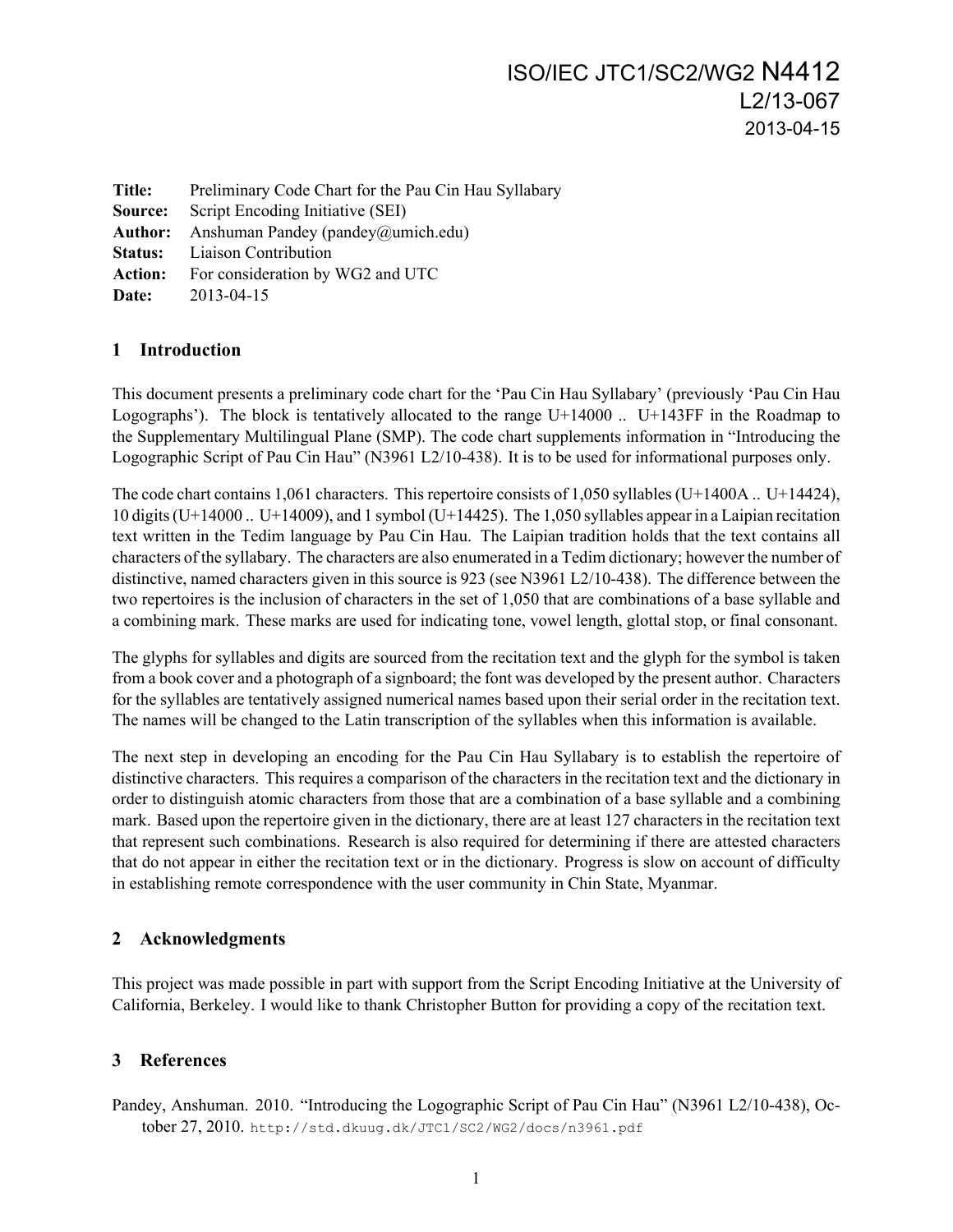|                 | 1400                                | 1401                 | 1402                       | 1403                 | 1404                             | 1405                   | 1406                   | 1407                              | 1408                      | 1409                    | 140A                             | 140B                             | 140C                   | 140D                               |
|-----------------|-------------------------------------|----------------------|----------------------------|----------------------|----------------------------------|------------------------|------------------------|-----------------------------------|---------------------------|-------------------------|----------------------------------|----------------------------------|------------------------|------------------------------------|
| 0               | O                                   | 円                    | 2 <sup>e</sup>             | <u>ဘ</u>             | $\frac{1}{2}$                    | W                      | $\mathbf{F}$           | $\mathcal{P}$                     | $\mathfrak{z}$            | $\mathcal{S}$           | $\mathcal{L}$                    | ढो                               | $\frac{1}{2}$          | $\mathcal{S}$                      |
|                 | 14000                               | 14010                | 14020                      | 14030                | 14040                            | 14050                  | 14060                  | 14070                             | 14080                     | 14090                   | 140A0                            | 140B0                            | 140C0                  | 140D0                              |
| $\mathbf{1}$    | 1 -                                 | -A                   | 31                         | $\delta$             | ဒြ                               | $\infty$               | 6                      | <u>्ह्</u>                        | <u> J</u>                 | راه                     | $\mathbf{3}$                     | ملى                              | ിവ                     | ᡫ᠍                                 |
|                 | 14001                               | 14011                | 14021                      | 14031                | 14041                            | 14051                  | 14061                  | 14071                             | 14081                     | 14091                   | 140A1                            | 140B1                            | 140C1                  | 140D1                              |
| $\overline{2}$  | 2.<br>14002                         | Ь.<br>14012          | 7e<br>14022                | $\beta$<br>14032     | $\mathsf{C}\varphi$<br>14042     | 8r<br>14052            | پو<br>14062            | $\overline{\mathcal{A}}$<br>14072 | ු ප<br>14082              | <u>್ರೇ</u><br>14092     | म्प<br>140A2                     | 140B2                            | ႃႍၮႜ<br>140C2          | တန<br>140D2                        |
| 3               | 3                                   | M                    | $\boldsymbol{\Theta}$ .    | 0                    | $\mathcal{G}_{\rho}$             | <u>le</u>              | $\mathcal{V}$          | (၂၀                               | တိ                        | ്പ്                     | $\ddot{\xi}$                     | $\mathbf{D}^-$                   | $\mathsf{L}$           | $\mathbf{p}$                       |
|                 | 14003                               | 14013                | 14023                      | 14033                | 14043                            | 14053                  | 14063                  | 14073                             | 14083                     | 14093                   | 140A3                            | 140B3                            | 140C3                  | 140D3                              |
| $\overline{4}$  | $\mathcal{U}_{\boldsymbol{\delta}}$ | $\sqrt{\ }$          | $\boldsymbol{\mathcal{H}}$ | $2^e$                | $\grave{2}$                      | $\mathbb{E}$           | ٥ę                     | $\overline{\mathcal{X}}^e$        | $\mathbf{I}^\mathbf{e}$   | 39                      | $\mathcal{Q}_1$                  | <u>၅</u> $\epsilon$              | ক্                     | $\mathbf{\hat{z}}$                 |
|                 | 14004                               | 14014                | 14024                      | 14034                | 14044                            | 14054                  | 14064                  | 14074                             | 14084                     | 14094                   | 140A4                            | 140B4                            | 140C4                  | 140D4                              |
| 5               | ל                                   | $-4$                 | ا کا                       | $\mathsf{P}$         | 2                                | ၣ                      | $\frac{1}{6}$          | M                                 | <u> :TF</u>               | <u>್ರ</u>               | $\mathcal{L}$                    | H                                | ၦႜ                     | R                                  |
|                 | 14005                               | 14015                | 14025                      | 14035                | 14045                            | 14055                  | 14065                  | 14075                             | 14085                     | 14095                   | 140A5                            | 140B5                            | 140C5                  | 140D5                              |
| $6\phantom{1}6$ | كم                                  | $\boldsymbol{\beta}$ | np                         | $2^\circ$            | $\mathbf{M}$                     | $\boldsymbol{\gamma}$  | K                      | $\frac{1}{2}$                     | $\mathbf{r}$              | ာပ္                     | $\mathcal{R}$                    | $\boldsymbol{\delta}$            | В,                     | $\mathcal{H}$                      |
|                 | 14006                               | 14016                | 14026                      | 14036                | 14046                            | 14056                  | 14066                  | 14076                             | 14086                     | 14096                   | 140A6                            | 140B6                            | 140C6                  | 140D6                              |
| $\overline{7}$  | 7.                                  | $\mathbf{3}$         | $\mathbf{h}$               | $\mathbb{Z}^{\circ}$ | $\mathbb T$                      | 25                     | vp                     | <u>ှဝ</u>                         | $-\xi$                    | $\sqrt{2}$              | $\mathcal{R}$                    | $\mathbf{r}^{\mathbf{O}^{\top}}$ | ያ<br>ተ                 | <u>్</u>                           |
|                 | 14007                               | 14017                | 14027                      | 14037                | 14047                            | 14057                  | 14067                  | 14077                             | 14087                     | 14097                   | 140A7                            | 140B7                            | 140C7                  | 140D7                              |
| 8               | 5.                                  | $\epsilon$           | $\mathbb{L}$               | ුපි                  | $\mathbf{H}$                     | M                      | g                      | ्ट्रे                             | ्री                       | He                      | தி                               | ൙                                | $\Box$                 | M                                  |
|                 | 14008                               | 14018                | 14028                      | 14038                | 14048                            | 14058                  | 14068                  | 14078                             | 14088                     | 14098                   | 140A8                            | 140B8                            | 140C8                  | 140D8                              |
| 9               | فا                                  | $\sim$               | $\mathcal{S}_\mathbf{R}$   | 30                   | $\mathcal{R}$                    | νy                     | ျာ                     | <u>୍ବନ</u>                        | ੜੀ                        | 3 <sup>c</sup>          | $O^{\infty}$                     | ுட                               | ${\tt P}$              | ႙ၟၜ                                |
|                 | 14009                               | 14019                | 14029                      | 14039                | 14049                            | 14059                  | 14069                  | 14079                             | 14089                     | 14099                   | 140A9                            | 140B9                            | 140C9                  | 140D9                              |
| $\overline{A}$  | ၣႜ                                  | Эf                   | <u>မ</u> ျ                 | ∷ط∷                  | $\mathcal{A}$                    | ൙                      | जी                     | $\Omega^e$                        | <u>੍ਰਾਂ ਦਾ</u>            | <u>्ठे</u>              | $4^{\prime\prime}$               | ႕၀                               | දි                     | ᡈᢩ                                 |
|                 | 1400A                               | 1401A                | 1402A                      | 1403A                | 1404A                            | 1405A                  | 1406A                  | 140/A                             | 1408A                     | 1409A                   | 140AA                            | 140BA                            | 140CA                  | 140DA                              |
| B               | k                                   | $\mathfrak{P}$       | 凡                          | - ന                  | <u>. J</u>                       | ڇڄ                     | $\mathsf{R}$           | ಞ                                 | <u>်</u> $4$              | $+o$                    | $\mathbf{F}$                     | $\Upsilon$                       | <u>අ</u>               | Ψ                                  |
|                 | 1400B                               | 1401B                | 1402B                      | 1403B                | 1404B                            | 1405B                  | 1406B                  | 1407B                             | 1408B                     | 1409B                   | 140AB                            | 140BB                            | 140CB                  | 140DB                              |
| $\mathsf{C}$    | ဉ<br>1400C                          | M<br>1401C           | $\mapsto$<br>1402C         | $\cal N$<br>1403C    | $\frac{\Delta}{\Delta}$<br>1404C | है<br>1405C            | $\bigvee$<br>1406C     | .<br>$\mathbb{R}$<br>1407C        | ႜၯၖႜ<br>1408C             | $\overline{2}$<br>1409C | 26<br>140AC                      | Jł<br>140BC                      | $\sqrt{16}$<br>140CC   | Z<br>140DC                         |
| D               | $\boldsymbol{\hat{\beta}}$<br>1400D | О۴<br>1401D          | .<br>1402D                 | −Ю<br>1403D          | $\mathcal{O}$<br>1404D           | $\mathcal{C}$<br>1405D | $\mathcal{H}$<br>1406D | ومتواصب<br>$\mathbf{R}$<br>1407D  | கி<br>1408D               | ၣႜ႘<br>1409D            | <u>جي</u><br>140AD               | $\Gamma$<br>140BD                | $\mathcal{R}$<br>140CD | $\partial f$<br>140 <sub>D</sub> D |
| E               | ႕                                   | $-2$                 | $\mathcal{U}$              | <u>াপ</u>            | $\frac{3}{2}$                    | $\mathcal{L}$          | $\mathcal{L}$          | 3 <sub>0</sub>                    | $\mathbf{a}^{\mathbf{k}}$ | $\mathcal{R}$           | $\epsilon$                       | <u>୍ର</u>                        | مرصح                   | $\vec{d}$                          |
|                 | 1400E                               | 1401E                | 1402E                      | 1403E                | 1404E                            | 1405E                  | 1406E                  | 1407E                             | 1408E                     | 1409E                   | 140AE                            | 140BE                            | 140CE                  | 140DE                              |
| F               | $\mathcal{P}$                       | ႜ႖ၟၟ                 | <u>(၂၀</u>                 | <u>sl l</u>          | <u>ی</u>                         |                        | $\Theta$               | $\mathcal{H}$                     | $\alpha$                  | ∵N∴                     | $\mathcal{C}^{\boldsymbol{\nu}}$ | 29                               | <u> က</u>              | ୍ଫ                                 |
|                 | 1400F                               | 1401F                | 1402F                      | 1403F                | 1404F                            | 1405F                  | 1406F                  | 1407F                             | 1408F                     | 1409F                   | 140AF                            | 140BF                            | 140CF                  | 140DF                              |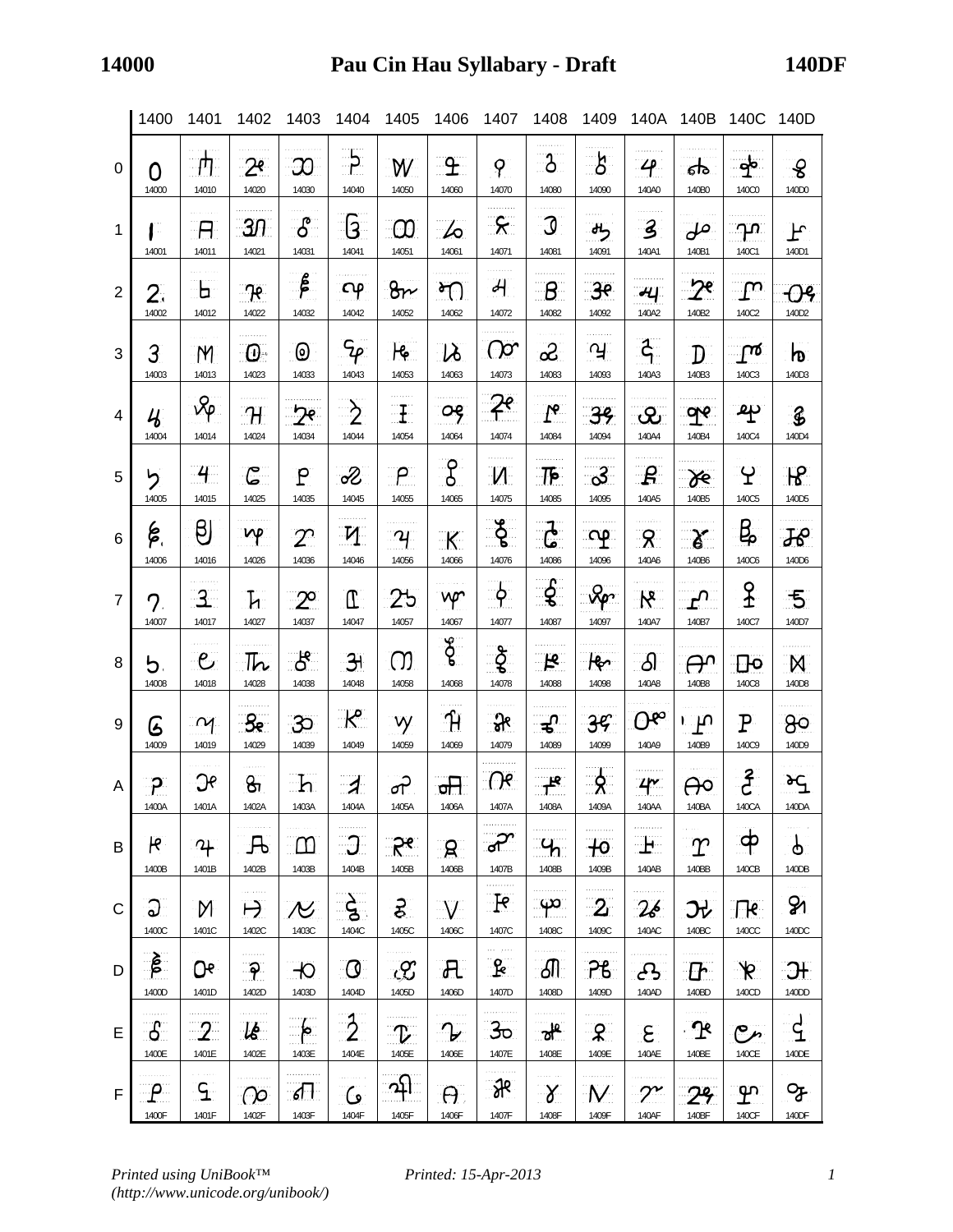|                | 140E                         | 140F                   | 1410                       | 1411                        | 1412                    | 1413                    | 1414                  | 1415                           | 1416                                | 1417                       | 1418                          | 1419                                                  | 141A 141B                   |                             |
|----------------|------------------------------|------------------------|----------------------------|-----------------------------|-------------------------|-------------------------|-----------------------|--------------------------------|-------------------------------------|----------------------------|-------------------------------|-------------------------------------------------------|-----------------------------|-----------------------------|
| 0              | $\mathcal{F}$                | $\partial^2$           | ၣၖ                         | <b>TH</b>                   | $\mathcal{R}^-$         | $\infty$                | <u>იუ</u>             | $\mathcal{D}$                  | ᢓᡃ᠇                                 | He                         | $2^{\alpha}$                  | $P_{\sigma}$                                          | $\mathsf{u}$                | Her                         |
|                | 140E0                        | 140F0                  | 14100                      | 14110                       | 14120                   | 14130                   | 14140                 | 14150                          | 14160                               | 14170                      | 14180                         | 14190                                                 | 141A0                       | 141B0                       |
| $\mathbf{1}$   | $\frac{1}{2}$                | $\mathsf{h}\mathsf{k}$ | Э                          | $\mathfrak{t}^{\mathsf{o}}$ | <u>ּלָ</u>              | $\mathcal{S}$           | $\blacktriangleright$ | ೫                              | $\varOmega\!\!\upgamma\!\!\uparrow$ | $\mathcal{S}$              | $\mathcal{D}$                 | $\boldsymbol{Y}$                                      | $\delta$                    | $\mathbf{F}$                |
|                | 140E1                        | 140F1                  | 14101                      | 14111                       | 14121                   | 14131                   | 14141                 | 14151                          | 14161                               | 14171                      | 14181                         | 14191                                                 | 141A1                       | 141B1                       |
| $\overline{2}$ | ၣႃ                           | ၣႍ                     | $\infty$                   | $\mathcal{B}$               | $\Phi$                  | $\gamma^2$              | $\mathbf{u}$          | $\overline{\text{d} \text{l}}$ | ဆု                                  | ్రా                        | $\alpha$                      | $-\xi$                                                | $\mathcal{Q}^{\mathcal{T}}$ | ှာဝ                         |
|                | 140E2                        | 140F2                  | 14102                      | 14112                       | 14122                   | 14132                   | 14142                 | 14152                          | 14162                               | 14172                      | 14182                         | 14192                                                 | 141A2                       | 141B2                       |
| 3              | သ                            | ၣၦ                     | $\mathcal{L}$              | $\mathbf{g}$                | ్రా                     | َعِ                     | $2^{n}$               | ᡶᡗ                             | 74                                  | 5 <sup>o</sup>             | $\mathbf{F}$                  | $\overline{O}$                                        | $\frac{9}{7}$               | ැප                          |
|                | 140E3                        | 140F3                  | 14103                      | 14113                       | 14123                   | 14133                   | 14143                 | 14153                          | 14163                               | 14173                      | 14183                         | 14193                                                 | 141A3                       | 141B3                       |
| 4              | သ                            | $\mathcal{C}$          | ႕                          | ਰ                           | $\mathcal{A}$           | $\boldsymbol{\Pi}$      | $\mathbf{F}$          | <u>ය</u>                       | &                                   | <u>्र</u>                  | $\mathcal{P}$                 | ЭH                                                    | $\mathbf{I}$ .              | $\bm{\varSigma}$            |
|                | 140E4                        | 140F4                  | 14104                      | 14114                       | 14124                   | 14134                   | 14144                 | 14154                          | 14164                               | 14174                      | 14184                         | 14194                                                 | 141A4                       | 141B4                       |
| 5              | ර්                           | ा⁄⊵                    | $\Omega$                   | ਚ                           | $2^{\alpha}$            | $\mathfrak{R}$          | $\mathbf{b}$          | ၣၪ                             | <i>Yer</i>                          | æ                          | $\mathcal{F}$                 | <u>_M</u>                                             | <u>ලැ</u>                   | $\mathbf{T}$                |
|                | 140E5                        | 140F5                  | 14105                      | 14115                       | 14125                   | 14135                   | 14145                 | 14155                          | 14165                               | 14175                      | 14185                         | 14195                                                 | 141A5                       | 141B5                       |
| 6              | $\mathsf{K}\phantom{.}$      | <u>ਮਿ</u>              | $\mathcal{R}_{\mathbf{0}}$ | $\theta$                    | <u>ეი</u>               | 仝                       | $\pm$                 | ာ                              | $2^r$                               | $\boldsymbol{\mathcal{P}}$ | $\mathsf{K}$                  | $\mathbf{F}% _{0}=\mathbf{1}_{T}\times\mathbf{1}_{T}$ | $\mathbf{f}$                | $\mathfrak{D}_{\mathbf{L}}$ |
|                | 140E6                        | 140F6                  | 14106                      | 14116                       | 14126                   | 14136                   | 14146                 | 14156                          | 14166                               | 14176                      | 14186                         | 14196                                                 | 141A6                       | 141B6                       |
| $\overline{7}$ | 比                            | $P^{\thicksim}$        | $\Theta$                   | U                           | $38^\circ$              | $\mathcal{P}^c$         | ዿ                     | $\Omega_{L}$                   | $\varnothing$                       | $\mathbb{R}$ .             | $\bf{T}$                      | $\overline{\mathbf{d}}$                               | $3<\epsilon$                | ger                         |
|                | 140E7                        | 140F7                  | 14107                      | 14117                       | 14127                   | 14137                   | 14147                 | 14157                          | 14167                               | 14177                      | 14187                         | 14197                                                 | 141A7                       | 141B7                       |
| 8              | ᢨ                            | ၛႄ                     | $\mathscr{E}$              | $\mathbf{f}_\text{L}$       | $\mathcal{S}$           | <u>ැ</u>                | $\mathbf{F}$          | <u>ာ</u>                       | H <sub>6</sub>                      | $\Theta$                   | ာ                             | <u>ੁਭ</u>                                             | $2^\circ$                   | $\theta$ r                  |
|                | 140E8                        | 140F8                  | 14108                      | 14118                       | 14128                   | 14138                   | 14148                 | 14158                          | 14168                               | 14178                      | 14188                         | 14198                                                 | 141A8                       | 141B8                       |
| 9              | $2^{\circ}$                  | 3 <sub>e</sub>         | OG.                        | $\overline{\mathbf{L}}$     | Ю                       | vp.                     | £                     | ୍ $\mathbf{w}$                 | $\mathbf{X}$                        | උ                          | $\mathcal{Z}$                 | $\mathbf{F}$                                          | <b>HC</b>                   | $\mathcal{F}$               |
|                | 140E9                        | 140F9                  | 14109                      | 14119                       | 14129                   | 14139                   | 14149                 | 14159                          | 14169                               | 14179                      | 14189                         | 14199                                                 | 141A9                       | 141B9                       |
| A              | J.                           | <b>SD</b>              | $\mathbf{w}$               | ුද                          | $\mathbf{S}$            | $\, 7 \,$               | I                     | $\mathbb{C}^{\sim}$            | ௹                                   | ርው                         | $5 \,$                        | <u>. ඉ~</u>                                           | <u>ှ</u>                    | $\mathcal N$                |
|                | 140FA                        | 140FA                  | 1410A                      | 1411A                       | 1412A                   | 1413A                   | 1414A                 | 1415A                          | 1416A                               | 1417A                      | 1418A                         | 1419A                                                 | 141AA                       | 141BA                       |
| B              | .<br>$\mathbf{g}_k$<br>140EB | ∷طا<br>140FB           | Œ<br>1410B                 | $\sqrt{2}$<br>1411B         | $\overline{2}$<br>1412B | ၣၔႜ<br>1413B            | ၣၪ<br>1414B           | $W^{\circ}$<br>1415B           | <u>َم†</u><br>1416B                 | हैं<br>1417B               | $\mathbf{P}^{\circ}$<br>1418B | $\mathcal{L}_{\mathcal{O}}$<br>1419B                  | $\mathbf{E}$<br>141AB       | ா<br>141BB                  |
| C              | $\mathcal{B}$                | ೧೯                     | ص                          | $\mathbf{z}$                | $\mathcal{T}$           | $\overline{\mathbf{b}}$ | $\mathcal{C}$         | ാല                             | ᢒ᠔                                  | ή.                         | $\mathbf{F}$                  | $\mathbf{\Psi}$                                       | $\mathbf{Y}$                | $2^{\alpha}$                |
|                | 140EC                        | 140FC                  | 1410C                      | 1411C                       | 1412C                   | 1413C                   | 1414C                 | 1415C                          | 1416C                               | 1417C                      | 1418C                         | 1419C                                                 | 141AC                       | 141BC                       |
| D              | $\mathbb{R}$                 | $\lambda$              | <u>. C</u>                 | $\mathcal{Y}$               | F                       | $\mathsf{P}$            | Эr                    | $-\mathcal{S}^e$               | ဒ္မွာ                               | 回                          | $8^{\circ}$                   | $\boldsymbol{\mathcal{P}}$                            | $\Upsilon$                  | $\Omega$                    |
|                | 140ED                        | 140FD                  | 1410D                      | 1411D                       | 1412D                   | 1413D                   | 1414D                 | 1415D                          | 1416D                               | 1417D                      | 1418D                         | 1419D                                                 | 141AD                       | 141BD                       |
| E              | 土                            | ೧೯                     | ௌ                          | W                           | <u>W</u>                | Œ                       | ැ                     | $\Im \alpha$                   | రీల                                 | £                          | $\mathbf{F}$                  | $\mathbf{F}$                                          | -မှာ                        | ு                           |
|                | 140EE                        | 140FE                  | 1410E                      | 1411E                       | 1412E                   | 1413E                   | 1414E                 | 1415E                          | 1416E                               | 1417E                      | 1418E                         | 1419E                                                 | 141AE                       | 141BE                       |
| F              | ွာ                           | $\mathbf{P}$           | $\frac{2}{7}$              | ႖                           | $\overline{O}$          | Ŧ                       | $\mathfrak{X}$        | $\mathcal{A}$                  | $\gamma$ .                          | $8 -$                      | $\frac{1}{2}$                 | $\mathfrak{P}$                                        | عك                          | क्ल                         |
|                | 140EF                        | 140FF                  | 1410F                      | 1411F                       | 1412F                   | 1413F                   | 1414F                 | 1415F                          | 1416F                               | 1417F                      | 1418F                         | 1419F                                                 | 141AF                       | 141BF                       |

*Printed using UniBook™ (http://www.unicode.org/unibook/)*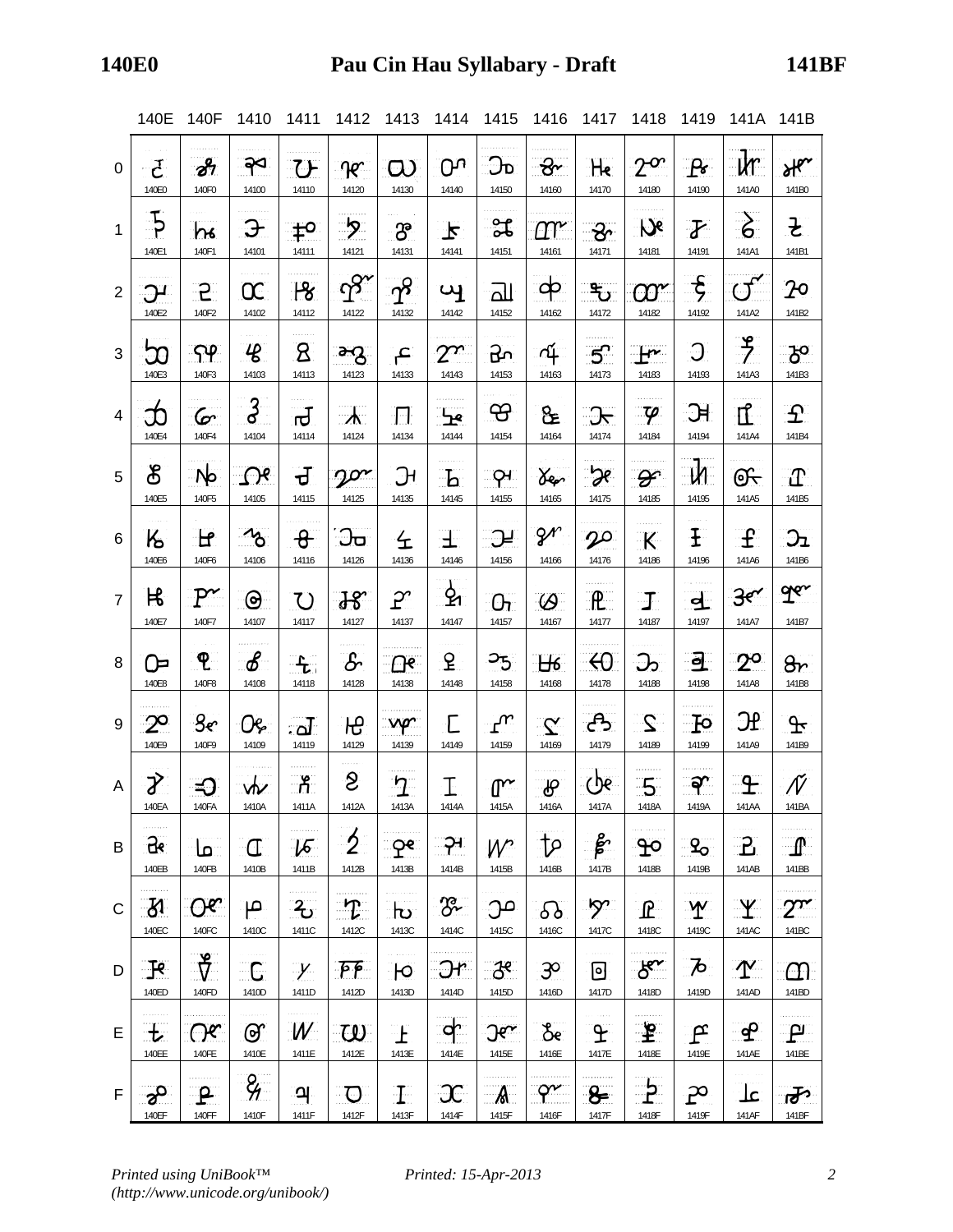|                | 141C                  | 141D                             | 141E 141F                 |                     | 1420                     | 1421           | 1422                        | 1423                        | 1424                 | 1425                | 1426                    | 1427                        | 1428                                      |
|----------------|-----------------------|----------------------------------|---------------------------|---------------------|--------------------------|----------------|-----------------------------|-----------------------------|----------------------|---------------------|-------------------------|-----------------------------|-------------------------------------------|
| 0              | $+\sigma$             | $-V_{\rm F}$                     | -11-                      | क                   | 201                      | $H_8$          | ႜၟ                          | $\mathcal{O}_Y$             | $\mathcal{L}_{\rho}$ | ρ                   | $\approx$               | $\chi^2$                    | ෯                                         |
|                | 141C0                 | 141D0                            | 141E0                     | 141F0               | 14200                    | 14210          | 14220                       | 14230                       | 14240                | 14250               | 14260                   | 14270                       | 14280                                     |
| $\mathbf{1}$   | ှာ-                   | $\mathbf{T}$                     | ာ $\alpha$                | $\Theta$            | ্ব $\zeta$               | $\mathcal{F}$  | <b>R</b>                    | 2 <sup>6</sup>              | $\gamma$             | $\mathbf{f}$        | $\mathcal{A}$           | $\overline{\Delta}$         | <u>ு</u>                                  |
|                | 141C1                 | 141D1                            | 141E1                     | 141F1               | 14201                    | 14211          | 14221                       | 14231                       | 14241                | 14251               | 14261                   | 14271                       | 14281                                     |
| $\overline{2}$ | cφ                    | $\pm$                            | hr                        | $\partial$          | $2^e$                    | $\mathfrak{R}$ | ႜၣၔႜ                        | 3e <sub>x</sub>             | $\mathsf{P}$         | $\mathcal{B}$       | $\mathcal{Z}$           | %                           | ලිං                                       |
|                | 141C2                 | 141D2                            | 141E2                     | 141F2               | 14202                    | 14212          | 14222                       | 14232                       | 14242                | 14252               | 14262                   | 14272                       | 14282                                     |
| 3              | <u>የ</u>              | ઝ્ટ                              | $\mathbf{E}$              | $\mathcal{A}$       | $d\sigma$                | $\mathbf{1}$   | $\mathbf{S}$                | 26                          | β                    | ి౯                  | ႜ                       | <u>४०</u>                   | 巴                                         |
|                | 141C3                 | 141D3                            | 141E3                     | 141F3               | 14203                    | 14213          | 14223                       | 14233                       | 14243                | 14253               | 14263                   | 14273                       | 14283                                     |
| 4              | $\mathcal{D}$         | $\mathcal{B}$                    | $\mathbf{f}$              | <u>ුහි</u>          | $\mathbb{T}^2$           | ႜၣႍႄ           | ৹∣০                         | yr                          | Pr                   | $d\mathbf{r}$       | $\mathcal{A}$ ේ         | းလျှာ                       | टी $\mathcal{C}$                          |
|                | 141C4                 | 141D4                            | 141E4                     | 141F4               | 14204                    | 14214          | 14224                       | 14234                       | 14244                | 14254               | 14264                   | 14274                       | 14284                                     |
| 5              | ায                    | $\mathcal{B}$                    | ്യു                       | $\sim$              | $\partial$               | ႜၟ             | $\mathbf{R}$                | $\beta$                     |                      | $\mathsf{P}$        | ௗ                       | $\Theta$                    | $\mathscr{G}$                             |
|                | 141C5                 | 141D5                            | 141E5                     | 141F5               | 14205                    | 14215          | 14225                       | 14235                       | 14245                | 14255               | 14265                   | 14275                       | 14285                                     |
| 6              | $\Omega$              | ጕ                                | $\mathbf{T}$              | $\theta$            | $\boldsymbol{\vartheta}$ | $\mathbf{D}$   | $2^{\prime}$                | $\sigma^2$                  | ျာာ                  | ρ                   | ၣႍႍၔ                    | $\mathcal{O}_{\mathcal{P}}$ | $\mathcal{S}$                             |
|                | 141C6                 | 141D6                            | 141E6                     | 141F6               | 14206                    | 14216          | 14226                       | 14236                       | 14246                | 14256               | 14266                   | 14276                       | 14286                                     |
| $\overline{7}$ | -0                    | $\mathcal{R}$                    | ႜေ                        | $\mathbb{C}^2$      | $\partial$               | ျာ             | $V^{\sim}$                  | $\bigcirc$                  | ு                    | $\beta$             | $\aleph$                | $\Theta$                    | gr                                        |
|                | 141C7                 | 141D7                            | 141E7                     | 141F7               | 14207                    | 14217          | 14227                       | 14237                       | 14247                | 14257               | 14267                   | 14277                       | 14287                                     |
| 8              | $\mathbf{M}$          | $\circ$                          | ൂ^                        | $N^{\prime}$        | ျာာ                      | ╞              | $\mathbb{R}$                | $O_{\sigma}$                | $\mathsf R$          | ല്പ                 | $\overline{\mathbf{r}}$ | $\lceil \Upsilon \rceil$    | $\hat{\mathcal{H}}$                       |
|                | 141C8                 | 141D8                            | 141E8                     | 141F8               | 14208                    | 14218          | 14228                       | 14238                       | 14248                | 14258               | 14268                   | 14278                       | 14288                                     |
| 9              | ႃ႟                    | $\delta$ ୧                       | $\partial$ e              | A                   | $\theta$                 | ઝ્ક            | ு                           |                             | pe.                  | $\mathbf{H}$        | $\gamma$                | $\Theta$                    | ెకొ                                       |
|                | 141C9                 | 141D9                            | 141E9                     | 141F9               | 14209                    | 14219          | 14229                       | 14239                       | 14249                | 14259               | 14269                   | 14279                       | 14289                                     |
| $\mathsf{A}$   | <u>ိ</u> ခို          | ्ट्ट                             | 98                        | $H^{\prime}$        | $\mathbf{F}$             | <b>JG</b>      | R                           | $\mathcal{W}^{\mathcal{L}}$ | $P^{\alpha}$         | $\chi$              | $X_{\mathsf{E}}$        | $\lambda$                   | $\mathcal{B}^c$                           |
|                | 141CA                 | 141DA                            | 141EA                     | 141FA               | 1420A                    | 1421A          | 1422A                       | 1423A                       | 1424A                | 1425A               | 1426A                   | 1427A                       | 1428A                                     |
| B              | ୍ୟ                    | $\boldsymbol{\beta}$             | $\mathbf{P}^{\mathbf{c}}$ | ႓ၟ                  | $\delta$                 | $\bm{H}$       | ුදු                         | Ψ~                          | P                    | <u>لىك</u>          | 3e                      | $F^{\sim}$                  | ဆု                                        |
|                | 141CB                 | 141DB                            | 141EB                     | 141FB               | 1420B                    | 1421B          | 1422B                       | 1423B                       | 1424B                | 1425B               | 1426B                   | 1427B                       | 1428B                                     |
| C              | $\mathsf{X}$<br>141CC | 141DC                            | ્નિ<br>141EC              | <u> ၁၀</u><br>141FC | ၉^<br>1420C              | ጦ<br>1421C     | Jr<br>1422C                 | <u>ဘ</u><br>1423C           | B.<br>1424C          | $4^{\sim}$<br>1425C | $g^{\star}$<br>1426C    | ଡ∔<br>1427C                 | $\Re^\kappa$<br>1428C                     |
| D              | ு                     | $\mathcal{S}^{\mathcal{\prime}}$ | ್ರಿ                       | ීරි                 | ပွဲ                      | ᢒᡶ             | $\mathbf{\hat{z}^{\prime}}$ | Ď                           | 4e                   | $\chi$              | $\mathcal{L}$           | $\Im$                       | H                                         |
|                | 141CD                 | 141DD                            | 141ED                     | 141FD               | 1420D                    | 1421D          | 1422D                       | 1423D                       | 1424D                | 1425D               | 1426D                   | 1427D                       | 1428D                                     |
| E              | မ                     | ケ                                | <u>ာ</u>                  | ဆ                   | $H$ sc                   | $\mathbf{r}$   | ်မျ                         | $\infty$                    | P <sub>o</sub>       | See                 | ၯ                       | $\chi$                      | ନ୍∕                                       |
|                | 141CE                 | 141DE                            | 141EE                     | 141FE               | 1420E                    | 1421E          | 1422E                       | 1423E                       | 1424E                | 1425E               | 1426E                   | 1427E                       | 1428E                                     |
| F              | ഫ്                    | $\epsilon$                       | <u>ઝ</u>                  | ЭF                  | Э                        | $\mathfrak{R}$ | $\mathbf{\varphi}$          | ക്ക                         | ்க                   | $8^{\circ}$         | $\gamma$                | <u>. Oo</u>                 | $\chi_{\hspace{-1.1mm}-\hspace{-1.1mm}c}$ |
|                | 141CF                 | 141DF                            | 141EF                     | <b>141FF</b>        | 1420F                    | 1421F          | 1422F                       | 1423F                       | 1424F                | 1425F               | 1426F                   | 1427F                       | 1428F                                     |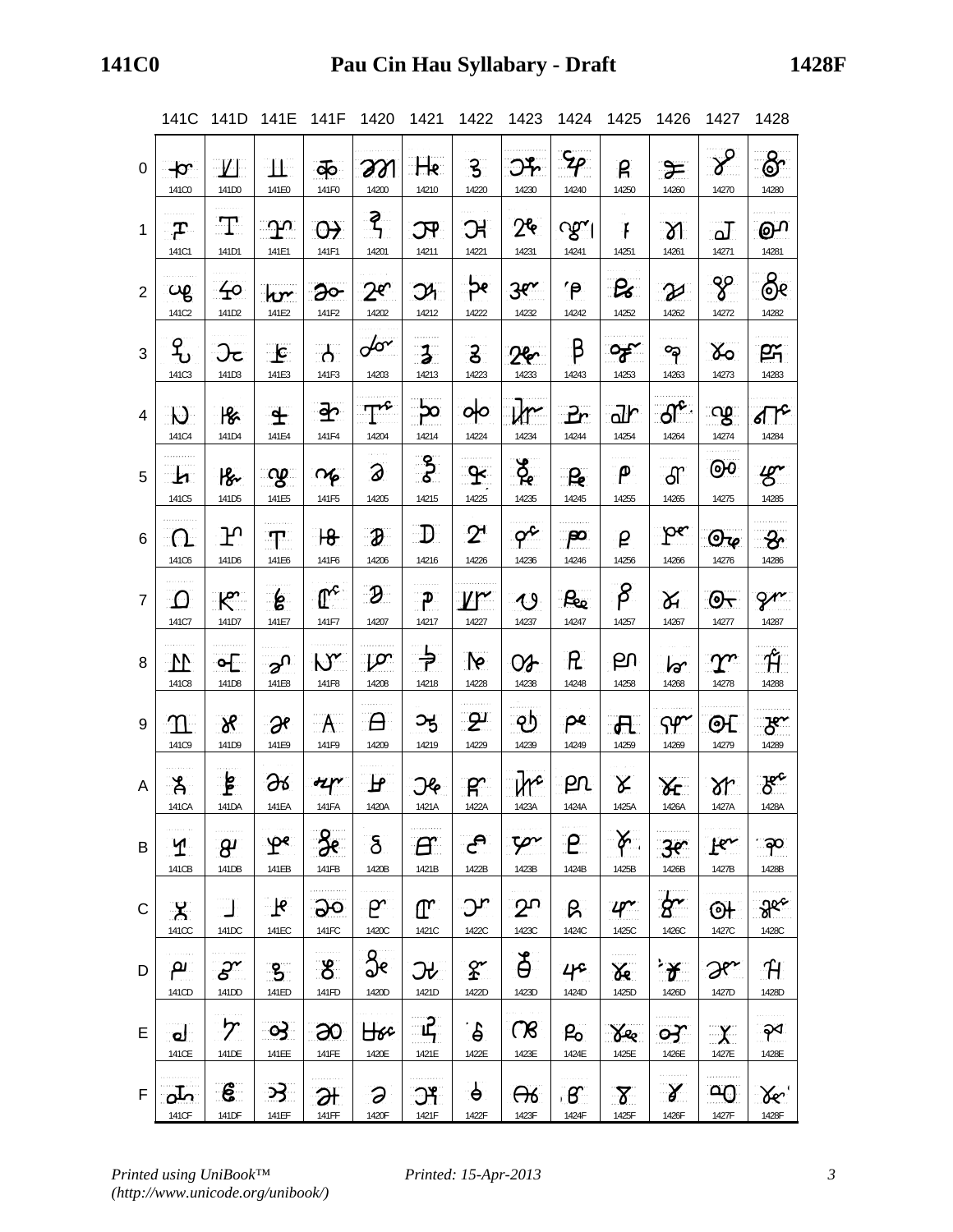|                | 1429                      | 142A                      | 142B                                       | 142C                           | 142D                         | 142E                  | 142F                       | 1430                               | 1431                           | 1432                         | 1433                  | 1434                   | 1435               |
|----------------|---------------------------|---------------------------|--------------------------------------------|--------------------------------|------------------------------|-----------------------|----------------------------|------------------------------------|--------------------------------|------------------------------|-----------------------|------------------------|--------------------|
| 0              | <u>, ရက</u>               | $\theta$                  | $O^{\alpha}$                               | $\chi_c$                       | $K_{\mathcal{C}}$            | $44^\circ$            | مه                         | <u>ና</u>                           | $\mathsf{B}\mathsf{P}^{\star}$ | مله                          | ⊨್                    | َع⊝                    | Ax                 |
|                | 14290                     | 142A0                     | 142B0                                      | 142C0                          | 142D0                        | 142E0                 | 142F0                      | 14300                              | 14310                          | 14320                        | 14330                 | 14340                  | 14350              |
| $\mathbf{1}$   | $-\mathcal{S}$            | Pr                        | $\mathsf{I}$                               | <u>ာ</u> ု                     | $-2$                         | βг                    | ڇ                          | $\mathsf{B}_\mathbb{R}$            | $-$ ze                         | $\mathbf{P}$                 | $\mathbf{r}$          | $\mathcal{L}$          | ්ර                 |
|                | 14291                     | 142A1                     | 142B1                                      | 142C1                          | 142D1                        | 142E1                 | 142F1                      | 14301                              | 14311                          | 14321                        | 14331                 | 14341                  | 14351              |
| 2              | 36                        |                           | $\Theta$                                   | $\mathcal{S}$                  | 2n                           | $\mathbb{P}^2$        | $\mathfrak{L}$             | क्र                                | $\mathbf{T}$                   | $\Delta$ .                   | الطا                  | <u>ଜ</u>               | Эю                 |
|                | 14292                     | 142A2                     | 142B2                                      | 142C2                          | 142D2                        | 142E2                 | 142F2                      | 14302                              | 14312                          | 14322                        | 14332                 | 14342                  | 14352              |
| 3              | ခု                        | ∷νφ×.                     | ಿ                                          | $\mathbf{A}$                   | $25^{\circ}$                 | <u>ይ</u>              | ၛႍႜ                        | િક                                 | $\mathcal{F}$                  | $\mathbf{P}_{\text{L}}$      | $\Theta$              | ार                     | ႜႜၟ                |
|                | 14293                     | 142A3                     | 142B3                                      | 142C3                          | 142D3                        | 142E3                 | 142F3                      | 14303                              | 14313                          | 14323                        | 14333                 | 14343                  | 14353              |
| 4              | ၣၜႜ                       | 25                        | $\frac{2}{\pi}$                            | $\mathcal{Z}$                  | 2 <sup>6</sup>               | ပြီး                  | ႜႜႜ႞ၟ                      | ၉၀.                                | $\overline{\cdot}$             | $\mathcal{N}$                | ੀ $\tau$              | _டு                    | $\mathcal{F}$      |
|                | 14294                     | 142A4                     | 142B4                                      | 142C4                          | 142D4                        | 142E4                 | 142F4                      | 14304                              | 14314                          | 14324                        | 14334                 | 14344                  | 14354              |
| 5              | 7ී                        | $\mathbf{R}_{\mathbf{L}}$ | $\mathcal{S}^e$                            | $\tau$                         | $\beta$ ட்                   | <u>੍ਰੋਮ</u>           | $\mathcal{L}_{\mathbf{M}}$ | <u>કિ</u>                          | 96                             | ၣၔႜ                          | Ale                   | 上                      | $\mathcal{O}'$     |
|                | 14295                     | 142A5                     | 142B5                                      | 142C5                          | 142D5                        | 142E5                 | 142F5                      | 14305                              | 14315                          | 14325                        | 14335                 | 14345                  | 14355              |
| 6              | ခုဝ                       | $\Theta$                  | $\mathbf{r}$                               | $\mathbf{r}$                   | $\mathcal{Z}_{\mathcal{C}}$  | ျာဝှ                  | $\mathsf{S}$               | ර්                                 | ာဝ                             | .გ.                          | Þ                     | ملا                    | ച                  |
|                | 14296                     | 142A6                     | 142B6                                      | 142C6                          | 142D6                        | 142E6                 | 142F6                      | 14306                              | 14316                          | 14326                        | 14336                 | 14346                  | 14356              |
| $\overline{7}$ | $H^{\sim}$                | $\bigoplus$               | ᡇᢆ᠇                                        | $f_{\gamma}$                   | ுத                           | $\beta$ re            | £                          | န္န                                | $\Theta$                       | ୍ $\mathcal{R}^{\mathbf{e}}$ | ᠲ                     | ခုဧ                    | വ                  |
|                | 14297                     | 142A7                     | 142B7                                      | 142C7                          | 142D7                        | 142E7                 | 142F7                      | 14307                              | 14317                          | 14327                        | 14337                 | 14347                  | 14357              |
| 8              | ၣင                        | K                         | $C^{\infty}$                               | $\mathcal{P}^{\infty}$         | $\mathcal{Z}$                | $\mathcal{Z}$         | $\mathcal{L}_{\mathbf{D}}$ | ाभ                                 | $\mathbf{\Theta}$              | ႜႂ                           | ኒካ                    | g                      | $\mathcal{M}$      |
|                | 14298                     | 142A8                     | 142B8                                      | 142C8                          | 142D8                        | 142E8                 | 142F8                      | 14308                              | 14318                          | 14328                        | 14338                 | 14348                  | 14358              |
| 9              | $Oe^{c}$                  | $\mathbb{T}^{\ast}$       | ႜ႙ႜ                                        | $\frac{1}{2}$                  | $\mathcal{K}$                | $\mathbf{B}$          | ဆင္း                       | $-2$                               | $A^e$                          | $D^e$                        | ट्रे                  | $2\!\tau$              | ╗                  |
|                | 14299                     | 142A9                     | 142B9                                      | 142C9                          | 142D9                        | 142E9                 | 142F9                      | 14309                              | 14319                          | 14329                        | 14339                 | 14349                  | 14359              |
| A              | $\gamma$                  | ക്ക                       | He                                         | T                              | $\mathbb{O}^{\infty}$        | <u>தி</u>             | $\mathbf{F}$               | $\alpha$                           | ੀਲ                             | ᡫᠣ                           | <u>ිග</u>             | $p^{\alpha}$           | ЭН                 |
|                | 1429A                     | 14 <i>2</i> AA            | 142BA                                      | 142CA                          | 14 <i>ZD</i> A               | 142EA                 | 142FA                      | 1430A                              | 1431A                          | 1432A                        | 1433A                 | 1434A                  | 1435A              |
| B              | ခုန<br>1429B              | <del>08</del><br>142AB    | $\mathbf{T} \boldsymbol{\varphi}$<br>142BB | 29<br>142CB                    | 2 <sup>e</sup><br>142DB      | ę.<br>142EB           | 오<br>142FB                 | R<br>1430B                         | $\mathcal{R}$<br>1431B         | ᢃ᠊ᡃ<br>1432B                 | မှ<br>1433B           | <u>ដ្</u><br>1434B     | 1435B              |
| $\mathsf{C}$   | لى<br>معل<br>1429C        | $\Theta$<br>142AC         | $B_{o}$<br>142BC                           | $2^{\mathcal{C}}$<br>142CC     | $\mathbb{T}^{\sim}$<br>142DC | $\beta$<br>142EC      | 142FC                      | $\boldsymbol{\beta}$<br>1430C      | $\mathcal{B}$<br>1431C         | ှုတ<br>1432C                 | $\epsilon$<br>1433C   | ၛ<br>1434C             | <u>ርሌ</u><br>1435C |
| D              | $\kappa$                  | $\mathbf{h}$              | for                                        | 2 <sup>1</sup>                 | $\int$                       | பூ                    | $\widetilde{\xi}$          | <u>ន្ត្រី</u>                      | $\mathbf{D}$ e                 | द्रे                         | h                     | -9                     | $T_{\epsilon}$     |
|                | 1429D                     | 142AD                     | 142BD                                      | 142CD                          | 142DD                        | 142ED                 | 142FD                      | 1430D                              | 1431D                          | 1432D                        | 1433D                 | 1434D                  | 1435D              |
| E              | $Oe^{\lambda t}$<br>1429E | $\Omega$<br>142AE         | <u>ာ</u> ါ<br>142BE                        | $\mathbb{C}^{\prime}$<br>142CE | $\beta$<br>142DE             | 142EE                 | <u>Sn</u><br>142FE         | $\mathop{\rm g}\nolimits$<br>1430E | þЯ<br>1431E                    | $\mathbf{b}$<br>1432E        | $\mathbf{p}$<br>1433E | $\Im$<br>1434E         | ၣ၀ႜ<br>1435E       |
| $\mathsf F$    | $O^{n}$<br>1429F          | ၣၣၹ<br>142AF              | $\Box$ o $_{\rm c}$<br>142BF               | <u>. දැ</u><br>142CF           | $\bm{\beta}$<br>142DF        | $\mathsf{M}$<br>142EF | ശ്ശ്<br>142FF              | $\mathbf{g}$<br>1430F              | $\mathcal{M}$<br>1431F         | L,<br>ū<br>1432F             | ுட<br>1433F           | $\mathcal{H}$<br>1434F | 1435F              |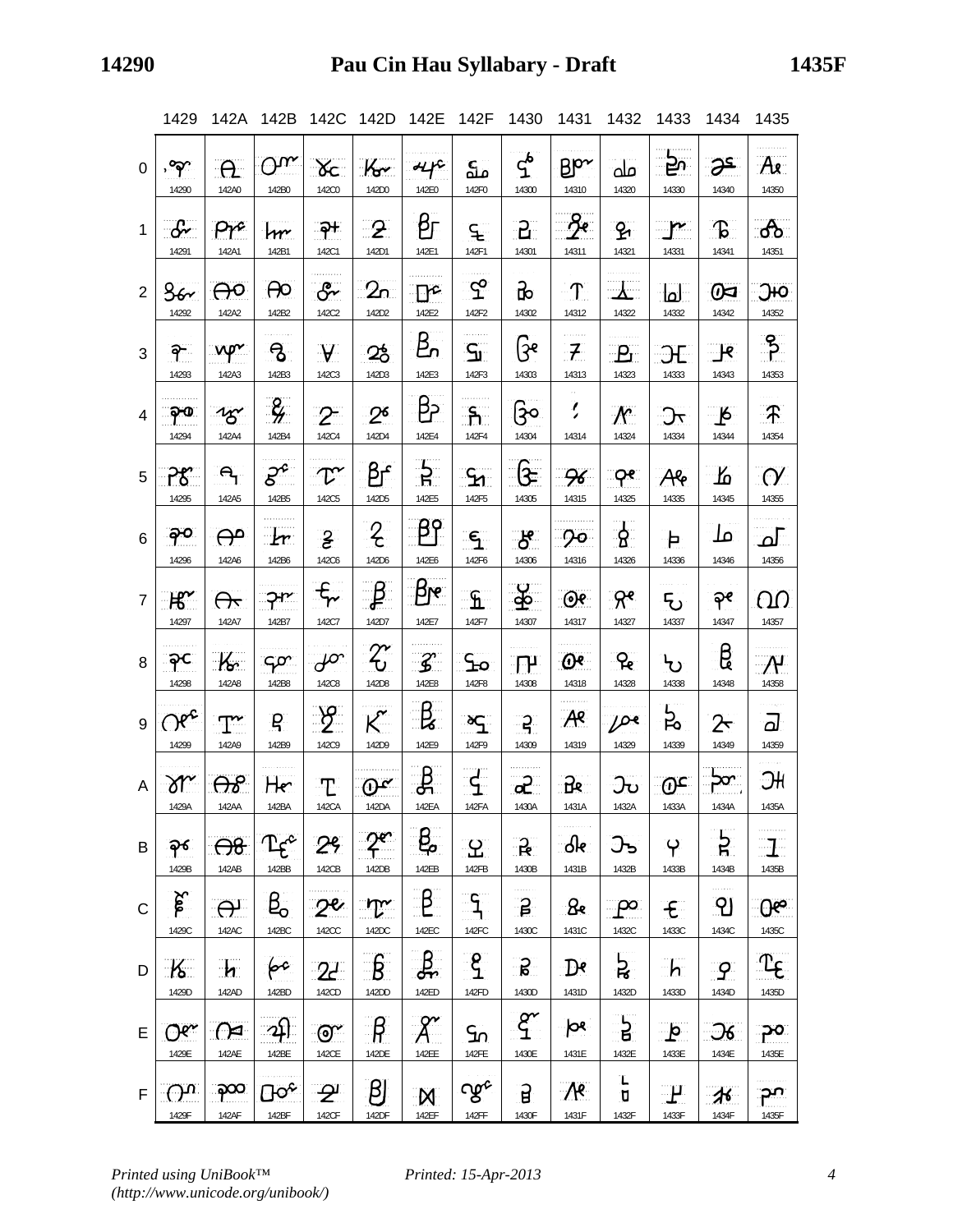|                | 1436                      | 1437                               | 1438                             | 1439                                 |                             |                              |                          | 143A 143B 143C 143D 143E    |                       | 143F                        | 1440                        | 1441                    | 1442                            |
|----------------|---------------------------|------------------------------------|----------------------------------|--------------------------------------|-----------------------------|------------------------------|--------------------------|-----------------------------|-----------------------|-----------------------------|-----------------------------|-------------------------|---------------------------------|
| 0              | ුපි<br>14360              | ၣ၀<br>14370                        | $\mathcal{S}$<br>14380           | $\mathsf H$<br>14390                 | $\mathcal{S}$<br>143A0      | $\mathbb{R}$<br>143B0        | பீ<br>143C0              | ှာ<br>143D0                 | <b>Age</b><br>143E0   | <u>&amp;</u><br>143F0       | CPOO <br>14400              | 140<br>14410            | ॳॢ<br>14420                     |
| $\mathbf{1}$   | Э0<br>14361               | ეი<br>14371                        | OL.<br>14381                     | ഥ∩<br>14391                          | ᠊᠊ᡗ<br>143A1                | ၣႍႜႜႋႜ<br>143B1              | $\beta^e$<br>143C1       | $\Theta$<br>143D1           | $\Theta$<br>143E1     | ၣႄ<br>143F1                 | ∴d⊵<br>14401                | 4000<br>14411           | $O_{\lambda}$<br>14421          |
| $\overline{2}$ | Ψ°<br>14362               | പ്പ<br>14372                       | K<br>14382                       | $\boldsymbol{\lambda}$<br>14392      | $\mathbf{\bar{h}}$<br>143A2 | $\sigma$<br>143B2            | ுடி<br>143C2             | $\mathcal{B}$<br>143D2      | $\infty$<br>143E2     | ၣၜႜ<br>143F2                | ൃ∞<br>14402                 | $\frac{8}{2}$<br>14412  | გ.<br>14422                     |
| 3              | $\frac{8}{5}$<br>14363    | ுத<br>14373                        | $\overline{\mathsf{w}}$<br>14383 | $\zeta$<br>14393                     | ႜ<br>143A3                  | $\mathbf{P}$<br>143B3        | 40 <sup>°</sup><br>143C3 | ිසි<br>143D3                | $\delta$<br>143E3     | ၣ၀ၩႜ<br>143F3               | <u>جو</u><br>14403          | နိ $\sim$<br>14413      | ち<br>14423                      |
| $\overline{4}$ | ၣႁ<br>14364               | ႕<br>14374                         | <b>Th</b><br>14384               | $\mathbf{L}$<br>14394                | $\mathsf{d}$<br>143A4       | $\beta^{\epsilon}$<br>143B4  | $\mathbf{E}$<br>143C4    | $\frac{1}{2}$<br>143D4      | $\beta$<br>143E4      | $U^e$<br>143F4              | : 3 ි<br>14404              | 408<br>14414            | $\top$<br>14424                 |
| 5              | S.<br>14365               | <u>೧೧೯</u><br>14375                | $\mathcal W$<br>14385            | <u>ි?</u><br>14395                   | $\Omega$<br>143A5           | $\infty$<br>143B5            | ြသ<br>143C5              | 143D5                       | $\beta$ e<br>143E5    | $\Omega^{\rm o}$<br>143F5   | Uo<br>14405                 | $\mathcal{B}$<br>14415  | <b>مالكي</b><br>جيلالي<br>14425 |
| 6              | -21<br>14366              | $\overline{C}$<br>14376            | $\mathbf{r}$<br>14386            | ာင္း<br>14396                        | $\Omega$ a<br>143A6         | $\mathbb{P}^{\rho}$<br>143B6 | ි8ි<br>143C6             | $\beta$<br>143D6            | $\beta$<br>143E6      | 5e<br>143F6                 | <u>्</u> 0∞<br>14406        | - ငှ<br>14416           |                                 |
| $\overline{7}$ | $\mathcal{H}$<br>14367    | ఞ<br>14377                         | <u>്റ്റ് (</u><br>14387          | ්ර්<br>14397                         | $\omega$<br>143A7           | $\overline{Q}$<br>143B7      | $P^e$<br>143C7           | <u>දී</u><br>143D7          | $\beta$<br>143E7      | O6<br>143F7                 | ၣၔႜ<br>14407                | ┢┈<br>14417             |                                 |
| 8              | $\mathcal{H}$<br>14368    | $\partial^o$<br>14378              | ್ರೋ<br>14388                     | $\Theta$<br>14398                    | pe<br>143A8                 | ႜႍၟႍႜ<br>143B8               | $3^e$<br>143C8           | $\Theta$<br>143D8           | දිං<br>143E8          | ු ල<br>143F8                | $\frac{1}{\infty}$<br>14408 | $\mathbf{b}$<br>14418   |                                 |
| 9              | ာေ<br>14369               | $\mathbb{R}$<br>14379              | <u>ාද</u><br>14389               | ျာ<br>14399                          | $\Theta$ e<br>143A9         | ි පි<br>143B9                | $\mathbf{P}$<br>143C9    | $\Theta$<br>143D9           | දිං<br>143E9          | $\Im$ be<br>143F9           | 发<br>14409                  | $\mathbf{r}$<br>14419   |                                 |
| $\mathsf{A}$   | $\overline{5}$<br>1436A   | ျာ<br>1437A                        | $F^{\circ}$<br>1438A             | $\mathcal{L}_{\mathcal{F}}$<br>1439A | $\infty$<br>143AA           | 143BA                        | $\overline{2}$<br>143CA  | $\Theta^e$<br>143DA         | $\Theta$<br>143EA     | Η<br>143FA                  | <u>Se</u><br>1440A          | .ക<br>1441A             |                                 |
| B              | $\circ \epsilon$<br>1436B | $\mathbf{\varphi}$<br>1437B        | $\Theta$<br>1438B                | 29<br>1439B                          | $\mathcal{R}$<br>143AB      | $\mathbf{P}$<br>143BB        | 143CB                    | $\theta^{\varphi}$<br>143DB | 400<br>143EB          | He<br>143FB                 | 1440B                       | දි<br>1441B             |                                 |
| C              | ာလ<br>1436C               | $\frac{1}{6}$<br>1437C             | $\partial$<br>1438C              | $\mathcal{H}$<br>1439C               | $\Omega$<br>143AC           | <b>可</b><br>143BC            | Oru<br>143CC             | <b>A</b><br>143DC           | Obp<br>143EC          | Н∞<br>143FC                 | 1440C                       | தீ<br>1441C             |                                 |
| D              | ϽᡰႱ<br>1436D              | <u>გა</u><br>1437D                 | ᢉ<br>1438D                       | <u>్రాం</u><br>1439D                 | $\mathbf{P}$<br>143AD       | <b>De</b><br>143BD           | ႖ၣ<br>143CD              | $-\beta$<br>143DD           | $\mathbf{P}$<br>143ED | <b>Hos</b><br>143FD         | <b>Se</b><br>1440D          | ၣၖႜ<br>1441D            |                                 |
| E              | 9.100<br>1436E            | $\mathsf{P}^{\mathsf{e}}$<br>1437E | 4 <sub>e</sub><br>1438E          | $\mathcal{L}$ pe<br>1439E            | $\mathbf{2}$<br>143AE       | ၣၩႜ<br>143BE                 | $\mathfrak{F}$<br>143CE  | $\Theta$ e<br>143DE         | Pe<br>143EE           | $\mathsf{H}\infty$<br>143FE | ၣၖ<br>1440E                 | $\mathsf{P}$ የ<br>1441E |                                 |
| $\mathsf F$    | ಘ<br>1436F                | لرا<br>1437F                       | ᡒ<br>1438F                       | ြ<br>1439F                           | $\mathcal{P}$<br>143AF      | g<br>143BF                   | Y<br>143CF               | $\mathcal{R}$<br>143DF      | $\mathbf{F}$<br>143EF | opo<br>143FF                | poe:<br>1440F               | 1441F                   |                                 |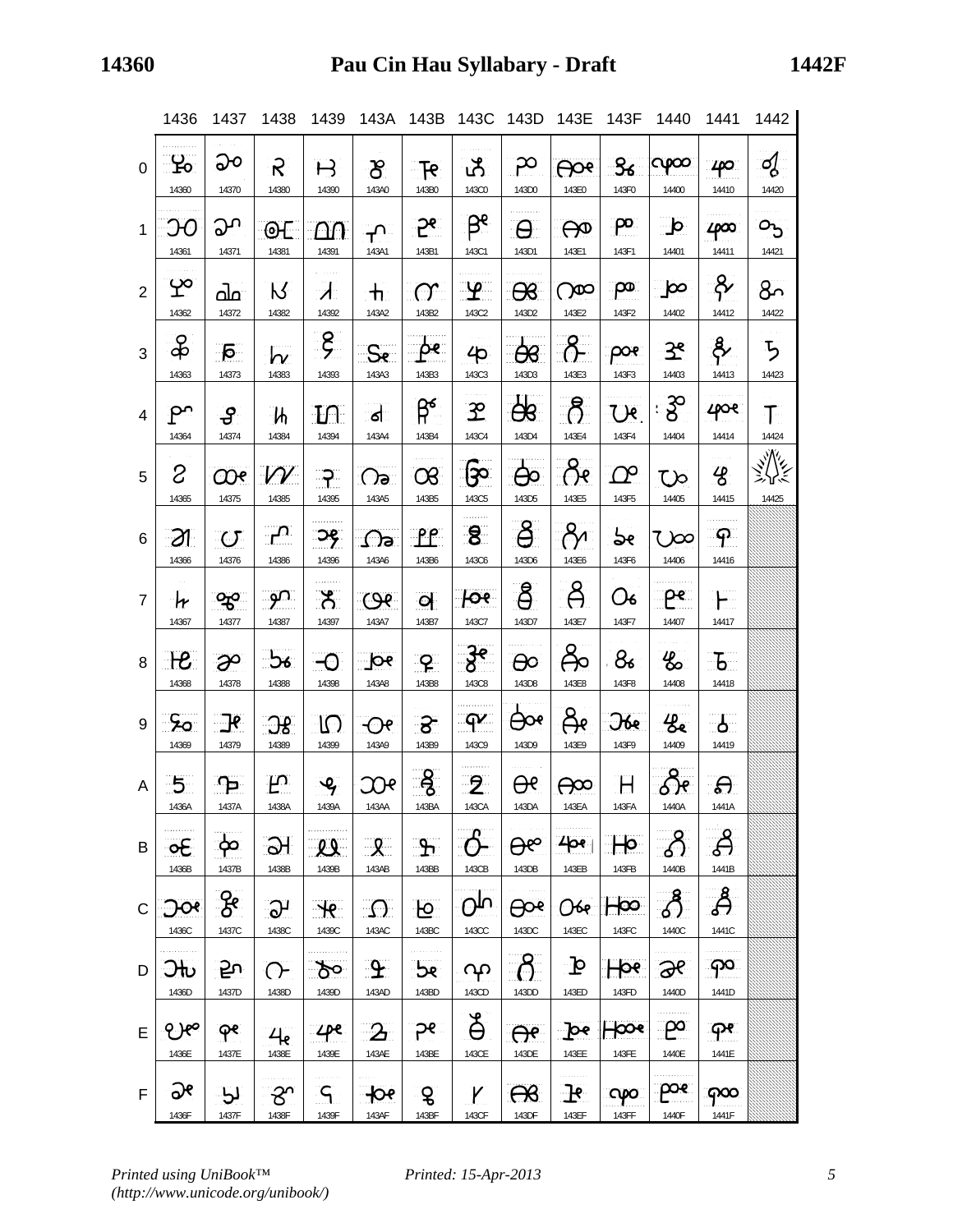|                  |                 |                                   | 14041 |                     | <b>G</b> PAU CIN HAU SYLLABLE 56  |
|------------------|-----------------|-----------------------------------|-------|---------------------|-----------------------------------|
| <b>Digits</b>    |                 |                                   | 14042 | Cφ                  | PAU CIN HAU SYLLABLE 57           |
| 14000            | $\Omega$        | PAU CIN HAU DIGIT 0               | 14043 | ٩p                  | PAU CIN HAU SYLLABLE 58           |
| 14001            | r               | PAU CIN HAU DIGIT 1               | 14044 | $\geq$              | PAU CIN HAU SYLLABLE 59           |
| 14002            | 2.              | PAU CIN HAU DIGIT 2               | 14045 |                     | PAU CIN HAU SYLLABLE 60           |
| 14003            | 3               | PAU CIN HAU DIGIT 3               | 14046 | 2                   |                                   |
| 14004            | $\frac{1}{2}$   | PAU CIN HAU DIGIT 4               | 14047 | и                   | PAU CIN HAU SYLLABLE 61           |
| 14005            | را              | PAU CIN HAU DIGIT 5               |       | T                   | PAU CIN HAU SYLLABLE 62           |
| 14006            | \$.             | PAU CIN HAU DIGIT 6               | 14048 | $\overline{3}$      | PAU CIN HAU SYLLABLE 63           |
| 14007            | 2               | PAU CIN HAU DIGIT 7               | 14049 | $\kappa$            | PAU CIN HAU SYLLABLE 64           |
| 14008            |                 | PAU CIN HAU DIGIT 8               | 1404A | $\overline{A}$      | PAU CIN HAU SYLLABLE 65           |
| 14009            | ь.              | PAU CIN HAU DIGIT 9               | 1404B | J                   | PAU CIN HAU SYLLABLE 66           |
|                  | G               |                                   | 1404C | દ્રે                | PAU CIN HAU SYLLABLE 67           |
| <b>Syllables</b> |                 |                                   | 1404D | O                   | PAU CIN HAU SYLLABLE 68           |
|                  |                 |                                   | 1404E | $\frac{1}{2}$       | PAU CIN HAU SYLLABLE 69           |
| 1400A            | $\mathcal{P}$   | PAU CIN HAU SYLLABLE 1            | 1404F | $\mathsf{G}$        | PAU CIN HAU SYLLABLE 70           |
| 1400B            | ю               | PAU CIN HAU SYLLABLE 2            | 14050 | W                   | PAU CIN HAU SYLLABLE 71           |
| 1400C            | G               | PAU CIN HAU SYLLABLE 3            | 14051 | œ                   | PAU CIN HAU SYLLABLE 72           |
| 1400D            | 声               | PAU CIN HAU SYLLABLE 4            | 14052 |                     | 8r PAU CIN HAU SYLLABLE 73        |
| 1400E            | δ               | PAU CIN HAU SYLLABLE 5            | 14053 | $H_{\rm P}$         | PAU CIN HAU SYLLABLE 74           |
| 1400F            | Р               | PAU CIN HAU SYLLABLE 6            | 14054 | Ŧ                   | PAU CIN HAU SYLLABLE 75           |
| 14010            | 卉               | PAU CIN HAU SYLLABLE 7            | 14055 | P                   | PAU CIN HAU SYLLABLE 76           |
| 14011            | H,              | PAU CIN HAU SYLLABLE 8            | 14056 | $\boldsymbol{\eta}$ | PAU CIN HAU SYLLABLE 77           |
| 14012            | Ь               | PAU CIN HAU SYLLABLE 9            | 14057 |                     | 25 PAU CIN HAU SYLLABLE 78        |
| 14013            | M               | PAU CIN HAU SYLLABLE 10           | 14058 | m                   | PAU CIN HAU SYLLABLE 79           |
| 14014            | νφ              | PAU CIN HAU SYLLABLE 11           | 14059 |                     | PAU CIN HAU SYLLABLE 80           |
| 14015            | 4               | PAU CIN HAU SYLLABLE 12           | 1405A | w                   |                                   |
| 14016            | ₿               | PAU CIN HAU SYLLABLE 13           |       | ಕಿ                  | PAU CIN HAU SYLLABLE 81           |
| 14017            | $\overline{3}$  | PAU CIN HAU SYLLABLE 14           | 1405B |                     | PAU CIN HAU SYLLABLE 82           |
| 14018            | e               | PAU CIN HAU SYLLABLE 15           | 1405C | £                   | PAU CIN HAU SYLLABLE 83           |
| 14019            | $\sim$          | PAU CIN HAU SYLLABLE 16           | 1405D | Æ                   | PAU CIN HAU SYLLABLE 84           |
| 1401A            | K               | PAU CIN HAU SYLLABLE 17           | 1405E | T,                  | PAU CIN HAU SYLLABLE 85           |
| 1401B            | $\overline{a}$  | PAU CIN HAU SYLLABLE 18           | 1405F | သုါ                 | PAU CIN HAU SYLLABLE 86           |
| 1401C            |                 |                                   | 14060 | $\mathbf{f}$        | PAU CIN HAU SYLLABLE 87           |
|                  | N               | PAU CIN HAU SYLLABLE 19           | 14061 | $\mathcal{L}$       | PAU CIN HAU SYLLABLE 88           |
| 1401D            | Оe              | PAU CIN HAU SYLLABLE 20           | 14062 | ካገ                  | PAU CIN HAU SYLLABLE 89           |
| 1401E            |                 | 2 PAU CIN HAU SYLLABLE 21         | 14063 | $\mathcal{V}$       | PAU CIN HAU SYLLABLE 90           |
| 1401F            | £               | PAU CIN HAU SYLLABLE 22           | 14064 | Оę                  | PAU CIN HAU SYLLABLE 91           |
| 14020            | 2e              | PAU CIN HAU SYLLABLE 23           | 14065 | 8                   | PAU CIN HAU SYLLABLE 92           |
| 14021            | 30 <sub>1</sub> | PAU CIN HAU SYLLABLE 24           | 14066 | К                   | PAU CIN HAU SYLLABLE 93           |
| 14022            | ገየ              | PAU CIN HAU SYLLABLE 25           | 14067 |                     | PAU CIN HAU SYLLABLE 94           |
| 14023            | 0-              | PAU CIN HAU SYLLABLE 26           | 14068 | <b>g</b> aoa        | PAU CIN HAU SYLLABLE 95           |
| 14024            | $\mathcal{H}$   | PAU CIN HAU SYLLABLE 27           | 14069 | Ĥ                   | PAU CIN HAU SYLLABLE 96           |
| 14025            | C               | PAU CIN HAU SYLLABLE 28           | 1406A | ௬                   | PAU CIN HAU SYLLABLE 97           |
| 14026            | vψ              | PAU CIN HAU SYLLABLE 29           | 1406B | g.                  | PAU CIN HAU SYLLABLE 98           |
| 14027            | h               | PAU CIN HAU SYLLABLE 30           | 1406C | V                   | PAU CIN HAU SYLLABLE 99           |
| 14028            |                 | The PAU CIN HAU SYLLABLE 31       | 1406D |                     | <b>A</b> PAU CIN HAU SYLLABLE 100 |
| 14029            |                 | <b>Be</b> PAU CIN HAU SYLLABLE 32 | 1406E |                     | <b>T</b> PAU CIN HAU SYLLABLE 101 |
| 1402A            |                 | 8 PAU CIN HAU SYLLABLE 33         | 1406F | $\Theta$ .          | PAU CIN HAU SYLLABLE 102          |
| 1402B            |                 | <b>A</b> PAU CIN HAU SYLLABLE 34  | 14070 | 9                   | PAU CIN HAU SYLLABLE 103          |
| 1402C            | $\mapsto$       | PAU CIN HAU SYLLABLE 35           | 14071 | *                   | PAU CIN HAU SYLLABLE 104          |
| 1402D            | ှာ              | PAU CIN HAU SYLLABLE 36           | 14072 | H                   | PAU CIN HAU SYLLABLE 105          |
| 1402E            | lé              | PAU CIN HAU SYLLABLE 37           | 14073 |                     | O PAU CIN HAU SYLLABLE 106        |
| 1402F            | $\infty$        | PAU CIN HAU SYLLABLE 38           | 14074 | Ψ                   | PAU CIN HAU SYLLABLE 107          |
| 14030            | $\infty$        | PAU CIN HAU SYLLABLE 39           | 14075 |                     | PAU CIN HAU SYLLABLE 108          |
| 14031            | å,              | PAU CIN HAU SYLLABLE 40           |       | N                   |                                   |
| 14032            | f               | PAU CIN HAU SYLLABLE 41           | 14076 | ě                   | PAU CIN HAU SYLLABLE 109          |
| 14033            | 0               | PAU CIN HAU SYLLABLE 42           | 14077 | þ                   | PAU CIN HAU SYLLABLE 110          |
| 14034            | ንዶ              | PAU CIN HAU SYLLABLE 43           | 14078 | ğ                   | PAU CIN HAU SYLLABLE 111          |
| 14035            | Ρ               | PAU CIN HAU SYLLABLE 44           | 14079 | ٩R                  | PAU CIN HAU SYLLABLE 112          |
| 14036            | $\mathcal{L}$   | PAU CIN HAU SYLLABLE 45           | 1407A | $\Omega$            | PAU CIN HAU SYLLABLE 113          |
| 14037            | $\mathcal{P}$   | PAU CIN HAU SYLLABLE 46           | 1407B | ಸ್                  | PAU CIN HAU SYLLABLE 114          |
|                  |                 |                                   | 1407C | $_{\rm F}$          | PAU CIN HAU SYLLABLE 115          |
| 14038            | ්ර              | PAU CIN HAU SYLLABLE 47           | 1407D | ይ                   | PAU CIN HAU SYLLABLE 116          |
| 14039            | ဆ               | PAU CIN HAU SYLLABLE 48           | 1407E | 30                  | PAU CIN HAU SYLLABLE 117          |
| 1403A            | h               | PAU CIN HAU SYLLABLE 49           | 1407F | sж                  | PAU CIN HAU SYLLABLE 118          |
| 1403B            | m               | PAU CIN HAU SYLLABLE 50           | 14080 | 3                   | PAU CIN HAU SYLLABLE 119          |
| 1403C            |                 | 78 PAU CIN HAU SYLLABLE 51        | 14081 | J                   | PAU CIN HAU SYLLABLE 120          |
| 1403D            |                 | +0 PAU CIN HAU SYLLABLE 52        | 14082 | $\beta$             | PAU CIN HAU SYLLABLE 121          |
| 1403E            | -6              | PAU CIN HAU SYLLABLE 53           | 14083 | å.                  | PAU CIN HAU SYLLABLE 122          |
| 1403F            |                 | <b>T</b> PAU CIN HAU SYLLABLE 54  | 14084 | $^{\prime}$         | PAU CIN HAU SYLLABLE 123          |
| 14040            | $\mathcal{F}$   | PAU CIN HAU SYLLABLE 55           |       |                     |                                   |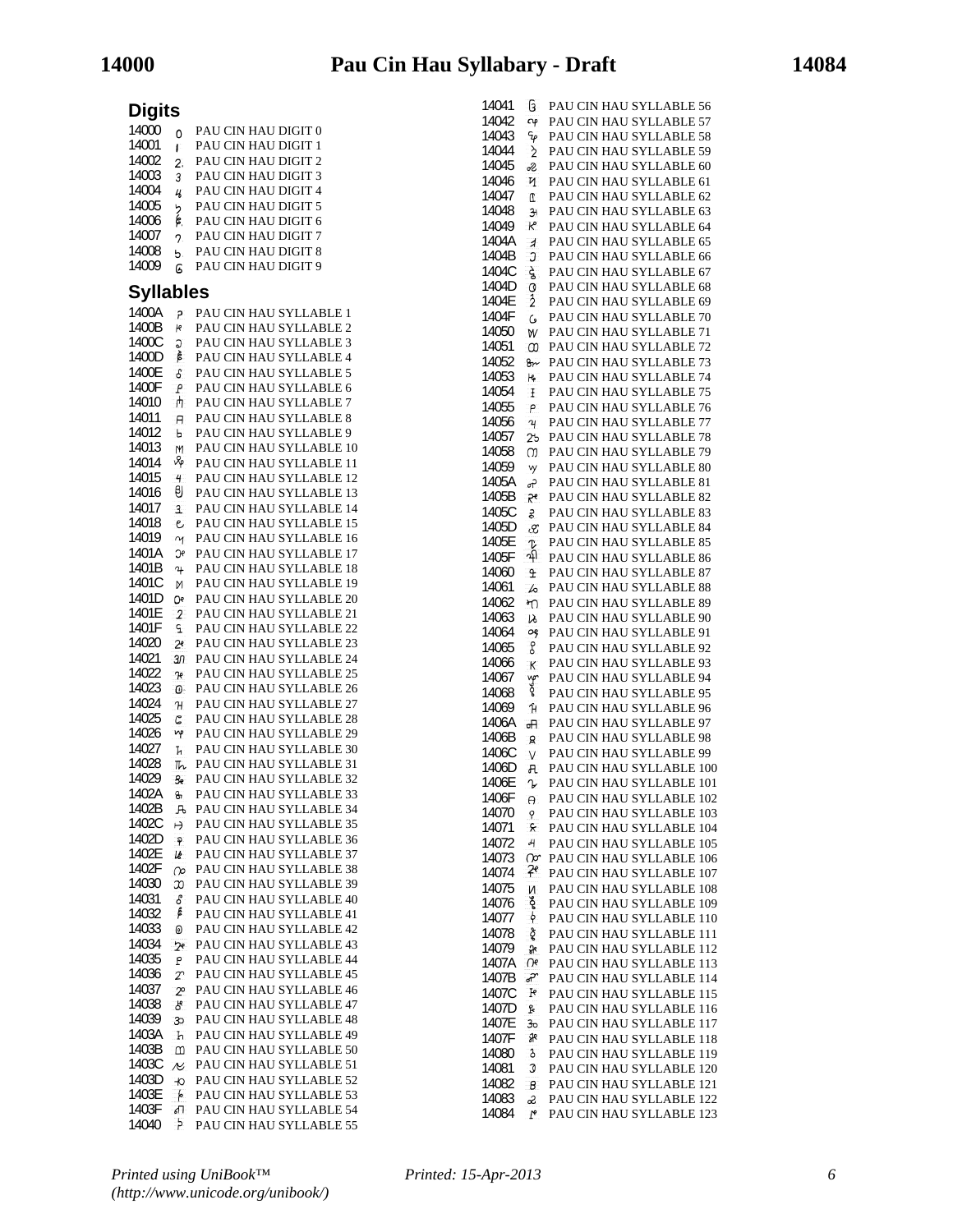| 14085          | 下              | PAU CIN HAU SYLLABLE 124                             |
|----------------|----------------|------------------------------------------------------|
| 14086          |                | PAU CIN HAU SYLLABLE 125                             |
| 14087          | င့်            | PAU CIN HAU SYLLABLE 126                             |
| 14088          | R              | PAU CIN HAU SYLLABLE 127                             |
| 14089          | ₽              | PAU CIN HAU SYLLABLE 128                             |
| 1408A          | ۳,             | PAU CIN HAU SYLLABLE 129                             |
| 1408B          | Ч,             | PAU CIN HAU SYLLABLE 130                             |
| 1408C          | φ              | PAU CIN HAU SYLLABLE 131                             |
| 1408D          | சி             | PAU CIN HAU SYLLABLE 132                             |
| 1408E          | a۴             | PAU CIN HAU SYLLABLE 133                             |
| 1408F          | γ              | PAU CIN HAU SYLLABLE 134                             |
| 14090          | ď              | PAU CIN HAU SYLLABLE 135                             |
| 14091          |                | PAU CIN HAU SYLLABLE 136                             |
| 14092          | 圴<br>3e        | PAU CIN HAU SYLLABLE 137                             |
| 14093          | <b>لى</b>      | PAU CIN HAU SYLLABLE 138                             |
| 14094          | 34             | PAU CIN HAU SYLLABLE 139                             |
| 14095          | ஃ              | PAU CIN HAU SYLLABLE 140                             |
| 14096          | QΦ             | PAU CIN HAU SYLLABLE 141                             |
| 14097          | &r             | PAU CIN HAU SYLLABLE 142                             |
| 14098          | ю              | PAU CIN HAU SYLLABLE 143                             |
| 14099          | 39             | PAU CIN HAU SYLLABLE 144                             |
| 1409A          | ጷ              | PAU CIN HAU SYLLABLE 145                             |
| 1409B          | $+0$           | PAU CIN HAU SYLLABLE 146                             |
| 1409C          | $\overline{2}$ | PAU CIN HAU SYLLABLE 147                             |
| 1409D          | 76             | PAU CIN HAU SYLLABLE 148                             |
| 1409E          | ያ              | PAU CIN HAU SYLLABLE 149                             |
| 1409F          | M              | PAU CIN HAU SYLLABLE 150                             |
| 140A0          | 4              | PAU CIN HAU SYLLABLE 151                             |
| 140A1          | 3              | PAU CIN HAU SYLLABLE 152                             |
| 140A2          | ન્ય            | PAU CIN HAU SYLLABLE 153                             |
| 140A3          | ሩ              | PAU CIN HAU SYLLABLE 154                             |
| 140A4          | œ              | PAU CIN HAU SYLLABLE 155                             |
| 140A5          | R              | PAU CIN HAU SYLLABLE 156                             |
| 140A6          | Š.             | PAU CIN HAU SYLLABLE 157                             |
| 140A7          | К              | PAU CIN HAU SYLLABLE 158                             |
| 140A8          | δ              | PAU CIN HAU SYLLABLE 159                             |
| 140A9          | ው              | PAU CIN HAU SYLLABLE 160                             |
| 140AA          | 4.             | PAU CIN HAU SYLLABLE 161                             |
| 140AB          | F              | PAU CIN HAU SYLLABLE 162                             |
| 140AC          | 26             | PAU CIN HAU SYLLABLE 163                             |
| 140AD          | جم             | PAU CIN HAU SYLLABLE 164                             |
| <b>140AE</b>   | 3              | PAU CIN HAU SYLLABLE 165                             |
| 140AF          | $\gamma$       | PAU CIN HAU SYLLABLE 166                             |
| 140B0          | ൴              | PAU CIN HAU SYLLABLE 167                             |
| 140B1          | حلى            | PAU CIN HAU SYLLABLE 168                             |
| 140B2          | 29             | PAU CIN HAU SYLLABLE 169                             |
| 140B3          | D              | PAU CIN HAU SYLLABLE 170                             |
| 140B4<br>140B5 | qve.           | PAU CIN HAU SYLLABLE 171<br>PAU CIN HAU SYLLABLE 172 |
| 140B6          | <b>Se</b>      | PAU CIN HAU SYLLABLE 173                             |
| 140B7          | r              | PAU CIN HAU SYLLABLE 174                             |
| 140B8          | Ŀ              | PAU CIN HAU SYLLABLE 175                             |
| 140B9          | ക്<br>٠p       | PAU CIN HAU SYLLABLE 176                             |
| 140BA          | ൙              | PAU CIN HAU SYLLABLE 177                             |
| 140BB          | Υ              | PAU CIN HAU SYLLABLE 178                             |
| 140BC          | Эł             | PAU CIN HAU SYLLABLE 179                             |
| 140BD          | ው              | PAU CIN HAU SYLLABLE 180                             |
| 140BE          | ∙ጕ             | PAU CIN HAU SYLLABLE 181                             |
| 140BF          | 24             | PAU CIN HAU SYLLABLE 182                             |
| 140C0          | ∱              | PAU CIN HAU SYLLABLE 183                             |
| 140C1          | ጉባ             | PAU CIN HAU SYLLABLE 184                             |
| 140C2          | $\mathbb{C}$   | PAU CIN HAU SYLLABLE 185                             |
| 140C3          | $\mathsf{m}$   | PAU CIN HAU SYLLABLE 186                             |
| 140C4          | 屮              | PAU CIN HAU SYLLABLE 187                             |
| 140C5          | Ł              | PAU CIN HAU SYLLABLE 188                             |
| 140C6          | В,             | PAU CIN HAU SYLLABLE 189                             |
| 140C7          | £              | PAU CIN HAU SYLLABLE 190                             |
| 140C8          | Πо             | PAU CIN HAU SYLLABLE 191                             |

| 140C9        |                         | PAU CIN HAU SYLLABLE 192 |
|--------------|-------------------------|--------------------------|
| 140CA        | Ρ                       |                          |
|              | ع                       | PAU CIN HAU SYLLABLE 193 |
| 140CB        | $\tilde{\Phi}$          | PAU CIN HAU SYLLABLE 194 |
| 140CC        | Гk                      | PAU CIN HAU SYLLABLE 195 |
| 140CD        | $\ast$                  | PAU CIN HAU SYLLABLE 196 |
| <b>140CE</b> | مع                      | PAU CIN HAU SYLLABLE 197 |
| 140CF        | ሦ                       | PAU CIN HAU SYLLABLE 198 |
| 140D0        | g                       | PAU CIN HAU SYLLABLE 199 |
| 140D1        |                         | PAU CIN HAU SYLLABLE 200 |
|              | F                       |                          |
| 140D2        | O <sub>6</sub>          | PAU CIN HAU SYLLABLE 201 |
| 140D3        | ho                      | PAU CIN HAU SYLLABLE 202 |
| 140D4        | ŝ                       | PAU CIN HAU SYLLABLE 203 |
| 140D5        | Η۹                      | PAU CIN HAU SYLLABLE 204 |
| 140D6        | Ю                       | PAU CIN HAU SYLLABLE 205 |
| 140D7        | -5                      | PAU CIN HAU SYLLABLE 206 |
| 140D8        |                         |                          |
|              | M                       | PAU CIN HAU SYLLABLE 207 |
| 140D9        | ႙ၜ                      | PAU CIN HAU SYLLABLE 208 |
| 140DA        | ъç                      | PAU CIN HAU SYLLABLE 209 |
| 140DB        | p.                      | PAU CIN HAU SYLLABLE 210 |
| 140DC        | Q1                      | PAU CIN HAU SYLLABLE 211 |
| 140DD        | Jł                      | PAU CIN HAU SYLLABLE 212 |
| 140DE        | ₫                       | PAU CIN HAU SYLLABLE 213 |
| 140DF        |                         |                          |
|              | 吗                       | PAU CIN HAU SYLLABLE 214 |
| 140E0        | č                       | PAU CIN HAU SYLLABLE 215 |
| 140E1        | Í                       | PAU CIN HAU SYLLABLE 216 |
| 140E2        | Ŀ                       | PAU CIN HAU SYLLABLE 217 |
| 140E3        | œ                       | PAU CIN HAU SYLLABLE 218 |
| 140E4        | æ                       | PAU CIN HAU SYLLABLE 219 |
| 140E5        |                         | PAU CIN HAU SYLLABLE 220 |
|              | ර්                      |                          |
| 140E6        | K,                      | PAU CIN HAU SYLLABLE 221 |
| 140E7        | К                       | PAU CIN HAU SYLLABLE 222 |
| 140E8        | œ                       | PAU CIN HAU SYLLABLE 223 |
| 140E9        | $\infty$                | PAU CIN HAU SYLLABLE 224 |
| 140EA        | Ý.                      | PAU CIN HAU SYLLABLE 225 |
| 140EB        | તિર                     | PAU CIN HAU SYLLABLE 226 |
| 140EC        |                         |                          |
|              | Ŗ                       | PAU CIN HAU SYLLABLE 227 |
| 140ED        | J۴                      | PAU CIN HAU SYLLABLE 228 |
| 140EE        | $\mathbf{t}$            | PAU CIN HAU SYLLABLE 229 |
| 140EF        | ಕ್                      | PAU CIN HAU SYLLABLE 230 |
| 140F0        | சி                      | PAU CIN HAU SYLLABLE 231 |
| 140F1        | hю                      | PAU CIN HAU SYLLABLE 232 |
| 140F2        | 5                       | PAU CIN HAU SYLLABLE 233 |
|              |                         | PAU CIN HAU SYLLABLE 234 |
| 140F3        | $\mathsf{S} \mathsf{P}$ |                          |
| 140F4        | 6                       | PAU CIN HAU SYLLABLE 235 |
| 140F5        | No                      | PAU CIN HAU SYLLABLE 236 |
| 140F6        | F                       | PAU CIN HAU SYLLABLE 237 |
| 140F7        | $_{\rm P}$              | PAU CIN HAU SYLLABLE 238 |
| 140F8        | ዊ                       | PAU CIN HAU SYLLABLE 239 |
| 140F9        |                         | PAU CIN HAU SYLLABLE 240 |
| 140FA        | ge                      |                          |
|              | C.                      | PAU CIN HAU SYLLABLE 241 |
| 140FB        | صا                      | PAU CIN HAU SYLLABLE 242 |
| 140FC        | O٣                      | PAU CIN HAU SYLLABLE 243 |
| 140FD        | Ý.                      | PAU CIN HAU SYLLABLE 244 |
| 140FE        | O٣                      | PAU CIN HAU SYLLABLE 245 |
| 140FF        | ρ                       | PAU CIN HAU SYLLABLE 246 |
| 14100        | จ⊲                      | PAU CIN HAU SYLLABLE 247 |
|              |                         |                          |
| 14101        | Э                       | PAU CIN HAU SYLLABLE 248 |
| 14102        | œ                       | PAU CIN HAU SYLLABLE 249 |
| 14103        | $\overline{6}$          | PAU CIN HAU SYLLABLE 250 |
| 14104        | z                       | PAU CIN HAU SYLLABLE 251 |
| 14105        | $\Omega^e$              | PAU CIN HAU SYLLABLE 252 |
| 14106        | $\lambda$               | PAU CIN HAU SYLLABLE 253 |
| 14107        |                         | PAU CIN HAU SYLLABLE 254 |
|              | $\odot$                 |                          |
| 14108        | o                       | PAU CIN HAU SYLLABLE 255 |
| 14109        | Oe,                     | PAU CIN HAU SYLLABLE 256 |
| 1410A        | w                       | PAU CIN HAU SYLLABLE 257 |
| 1410B        | C                       | PAU CIN HAU SYLLABLE 258 |
| 1410C        | ص                       | PAU CIN HAU SYLLABLE 259 |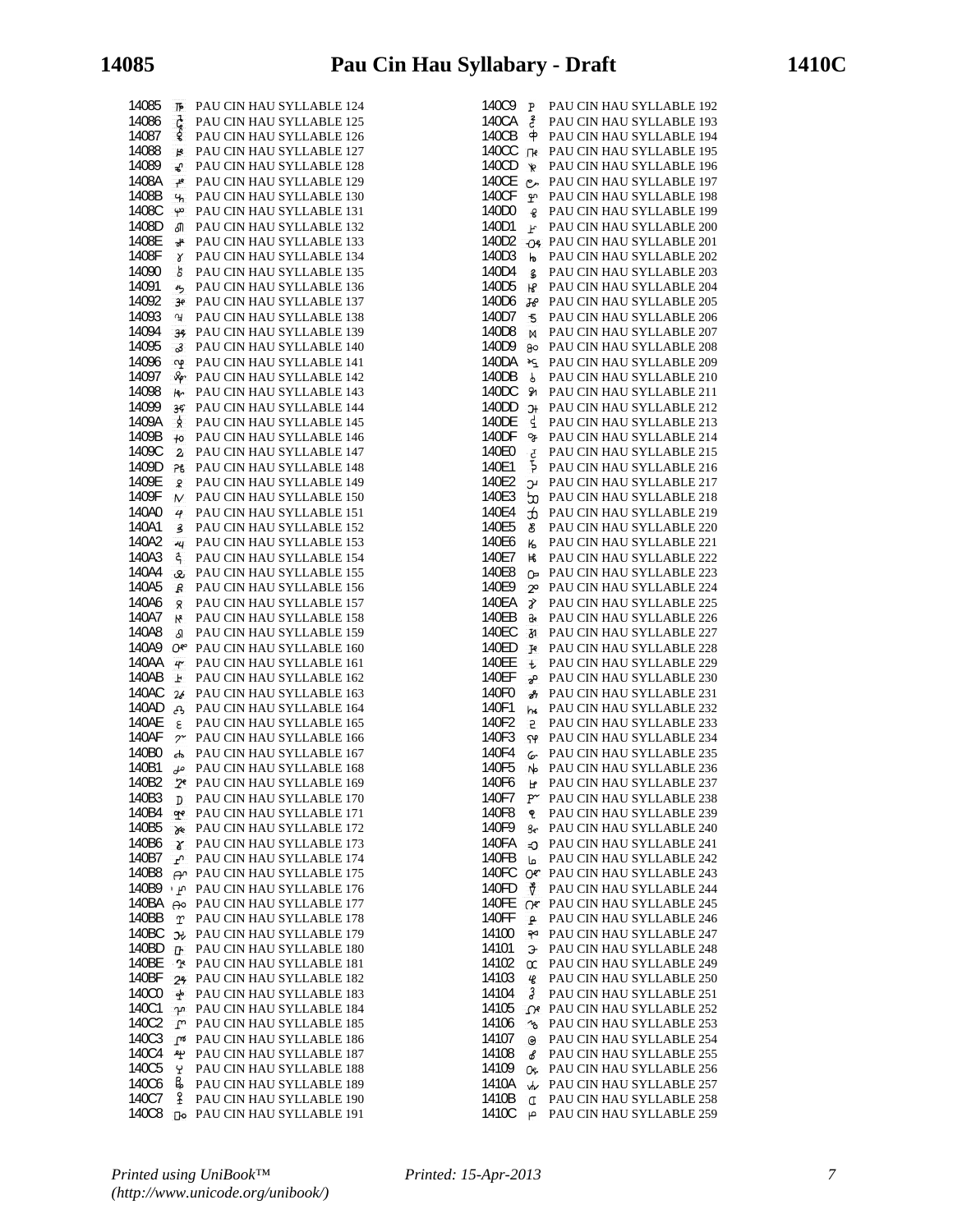| 1410D          | C                       | PAU CIN HAU SYLLABLE 260                             |
|----------------|-------------------------|------------------------------------------------------|
| 1410E          |                         | PAU CIN HAU SYLLABLE 261                             |
| 1410F          | eg<br>G                 | PAU CIN HAU SYLLABLE 262                             |
| 14110          | ひ                       | PAU CIN HAU SYLLABLE 263                             |
| 14111          | to.                     | PAU CIN HAU SYLLABLE 264                             |
| 14112          | ŀg                      | PAU CIN HAU SYLLABLE 265                             |
| 14113          | 8                       | PAU CIN HAU SYLLABLE 266                             |
| 14114          | ಕ                       | PAU CIN HAU SYLLABLE 267                             |
| 14115          | J                       | PAU CIN HAU SYLLABLE 268                             |
| 14116          | $\theta$                | PAU CIN HAU SYLLABLE 269                             |
| 14117          | U)                      | PAU CIN HAU SYLLABLE 270                             |
| 14118<br>14119 | $\mathbf{f}_\mathrm{c}$ | PAU CIN HAU SYLLABLE 271<br>PAU CIN HAU SYLLABLE 272 |
| 1411A          | .പ                      | PAU CIN HAU SYLLABLE 273                             |
| 1411B          | Å<br>lε                 | PAU CIN HAU SYLLABLE 274                             |
| 1411C          | مج                      | PAU CIN HAU SYLLABLE 275                             |
| 1411D          | У                       | PAU CIN HAU SYLLABLE 276                             |
| 1411E          | W                       | PAU CIN HAU SYLLABLE 277                             |
| 1411F          | 악                       | PAU CIN HAU SYLLABLE 278                             |
| 14120          | ባሮ                      | PAU CIN HAU SYLLABLE 279                             |
| 14121          | ヶ                       | PAU CIN HAU SYLLABLE 280                             |
| 14122          | Js.                     | PAU CIN HAU SYLLABLE 281                             |
| 14123          | ക്യ                     | PAU CIN HAU SYLLABLE 282                             |
| 14124          | $\lambda$               | PAU CIN HAU SYLLABLE 283                             |
| 14125          | vor                     | PAU CIN HAU SYLLABLE 284                             |
| 14126          | Ეჿ                      | PAU CIN HAU SYLLABLE 285                             |
| 14127          | ዜ                       | PAU CIN HAU SYLLABLE 286                             |
| 14128          | g.                      | PAU CIN HAU SYLLABLE 287                             |
| 14129          | Æ                       | PAU CIN HAU SYLLABLE 288                             |
| 1412A<br>1412B | 8<br>3                  | PAU CIN HAU SYLLABLE 289<br>PAU CIN HAU SYLLABLE 290 |
| 1412C          | T                       | PAU CIN HAU SYLLABLE 291                             |
| 1412D          | FF                      | PAU CIN HAU SYLLABLE 292                             |
| 1412E          | ω                       | PAU CIN HAU SYLLABLE 293                             |
| 1412F          | O                       | PAU CIN HAU SYLLABLE 294                             |
| 14130          | ω                       | PAU CIN HAU SYLLABLE 295                             |
| 14131          | 3                       | PAU CIN HAU SYLLABLE 296                             |
| 14132          | P                       | PAU CIN HAU SYLLABLE 297                             |
| 14133          | ع                       | PAU CIN HAU SYLLABLE 298                             |
| 14134          | П                       | PAU CIN HAU SYLLABLE 299                             |
| 14135          | Э                       | PAU CIN HAU SYLLABLE 300                             |
| 14136          | 仝                       | PAU CIN HAU SYLLABLE 301                             |
| 14137          | P                       | PAU CIN HAU SYLLABLE 302                             |
| 14138<br>14139 | ው                       | PAU CIN HAU SYLLABLE 303<br>PAU CIN HAU SYLLABLE 304 |
| 1413A          | vφ                      | PAU CIN HAU SYLLABLE 305                             |
| 1413B          | 7<br>ဝုရ                | PAU CIN HAU SYLLABLE 306                             |
| 1413C          | p,                      | PAU CIN HAU SYLLABLE 307                             |
| 1413D          | ю                       | PAU CIN HAU SYLLABLE 308                             |
| 1413E          | Ŧ                       | PAU CIN HAU SYLLABLE 309                             |
| 1413F          | L                       | PAU CIN HAU SYLLABLE 310                             |
| 14140          | ው                       | PAU CIN HAU SYLLABLE 311                             |
| 14141          | F                       | PAU CIN HAU SYLLABLE 312                             |
| 14142          | Щ                       | PAU CIN HAU SYLLABLE 313                             |
| 14143          | $2^{r}$                 | PAU CIN HAU SYLLABLE 314                             |
| 14144          | یں                      | PAU CIN HAU SYLLABLE 315                             |
| 14145<br>14146 | Ъ                       | PAU CIN HAU SYLLABLE 316                             |
| 14147          | Ŧ<br>₫                  | PAU CIN HAU SYLLABLE 317<br>PAU CIN HAU SYLLABLE 318 |
| 14148          | £                       | PAU CIN HAU SYLLABLE 319                             |
| 14149          | Ċ                       | PAU CIN HAU SYLLABLE 320                             |
| 1414A          | I                       | PAU CIN HAU SYLLABLE 321                             |
| 1414B          | ၣ၊                      | PAU CIN HAU SYLLABLE 322                             |
| 1414C          | œ.                      | PAU CIN HAU SYLLABLE 323                             |
| 1414D          | Эr                      | PAU CIN HAU SYLLABLE 324                             |
| 1414E          | ф                       | PAU CIN HAU SYLLABLE 325                             |
| 1414F          | x                       | PAU CIN HAU SYLLABLE 326                             |
| 14150          | Ეჿ                      | PAU CIN HAU SYLLABLE 327                             |

| 14151          | ೫                      | PAU CIN HAU SYLLABLE 328                             |
|----------------|------------------------|------------------------------------------------------|
| 14152          | ᇒ                      | PAU CIN HAU SYLLABLE 329                             |
| 14153          | ᠳ                      | PAU CIN HAU SYLLABLE 330                             |
| 14154          | ₩                      | PAU CIN HAU SYLLABLE 331                             |
| 14155          | <b>γ</b>               | PAU CIN HAU SYLLABLE 332                             |
| 14156          | ЭÏ                     | PAU CIN HAU SYLLABLE 333                             |
| 14157          | ዑ.                     | PAU CIN HAU SYLLABLE 334                             |
| 14158          | ავ                     | PAU CIN HAU SYLLABLE 335                             |
| 14159          | $\mathbf{r}$           | PAU CIN HAU SYLLABLE 336                             |
| 1415A          | ው                      | PAU CIN HAU SYLLABLE 337                             |
| 1415B          | W                      | PAU CIN HAU SYLLABLE 338                             |
| 1415C          | من                     | PAU CIN HAU SYLLABLE 339                             |
| 1415D          | 3e                     | PAU CIN HAU SYLLABLE 340                             |
| 1415E          | Эe∼                    | PAU CIN HAU SYLLABLE 341                             |
| 1415F          | A                      | PAU CIN HAU SYLLABLE 342                             |
| 14160          | ୫∼                     | PAU CIN HAU SYLLABLE 343                             |
| 14161          | Δ٣                     | PAU CIN HAU SYLLABLE 344                             |
| 14162          | ф                      | PAU CIN HAU SYLLABLE 345                             |
| 14163          | rÍ.                    | PAU CIN HAU SYLLABLE 346                             |
| 14164          | Ֆ                      | PAU CIN HAU SYLLABLE 347                             |
| 14165          | Yes.                   | PAU CIN HAU SYLLABLE 348                             |
| 14166          | ℱ                      | PAU CIN HAU SYLLABLE 349                             |
| 14167          | $\omega$               | PAU CIN HAU SYLLABLE 350                             |
| 14168          | H <sub>6</sub>         | PAU CIN HAU SYLLABLE 351                             |
| 14169          | $\tilde{C}$            | PAU CIN HAU SYLLABLE 352                             |
| 1416A          | b                      | PAU CIN HAU SYLLABLE 353                             |
| 1416B          | to                     | PAU CIN HAU SYLLABLE 354                             |
| 1416C          | ವಿ                     | PAU CIN HAU SYLLABLE 355                             |
| 1416D          | 30                     | PAU CIN HAU SYLLABLE 356                             |
| 1416E          | ර්e                    | PAU CIN HAU SYLLABLE 357                             |
| 1416F          | φ                      | PAU CIN HAU SYLLABLE 358                             |
| 14170          | He                     | PAU CIN HAU SYLLABLE 359                             |
| 14171          | -ಕ್                    | PAU CIN HAU SYLLABLE 360                             |
| 14172          | ზ                      | PAU CIN HAU SYLLABLE 361                             |
| 14173          | 5.                     | PAU CIN HAU SYLLABLE 362                             |
| 14174          | ᠍᠍ᢈ                    | PAU CIN HAU SYLLABLE 363                             |
| 14175          | æ                      | PAU CIN HAU SYLLABLE 364                             |
| 14176          | ρρ                     | PAU CIN HAU SYLLABLE 365                             |
| 14177          | $\mathsf{R}$           | PAU CIN HAU SYLLABLE 366                             |
| 14178          | $\leftrightarrow$      | PAU CIN HAU SYLLABLE 367                             |
| 14179          | Ą                      | PAU CIN HAU SYLLABLE 368                             |
| 1417A          | (be                    | PAU CIN HAU SYLLABLE 369                             |
| 1417B          | ę.                     | PAU CIN HAU SYLLABLE 370                             |
| 1417C          | b.                     | PAU CIN HAU SYLLABLE 371                             |
| 1417D          | 回                      | PAU CIN HAU SYLLABLE 372                             |
| 1417E          | £                      | PAU CIN HAU SYLLABLE 373                             |
| 1417F          | 8                      | PAU CIN HAU SYLLABLE 374                             |
| 14180          | $2^{\alpha}$           | PAU CIN HAU SYLLABLE 375                             |
| 14181<br>14182 | De                     | PAU CIN HAU SYLLABLE 376                             |
|                | $\alpha$ <sup>-</sup>  | PAU CIN HAU SYLLABLE 377                             |
| 14183          | $F^{\prime}$           | PAU CIN HAU SYLLABLE 378                             |
| 14184          | $\boldsymbol{\varphi}$ | PAU CIN HAU SYLLABLE 379                             |
| 14185          | Ò.                     | PAU CIN HAU SYLLABLE 380                             |
| 14186          | К                      | PAU CIN HAU SYLLABLE 381                             |
| 14187          | I                      | PAU CIN HAU SYLLABLE 382                             |
| 14188          | Ⴢ                      | PAU CIN HAU SYLLABLE 383<br>PAU CIN HAU SYLLABLE 384 |
| 14189<br>1418A | 2                      |                                                      |
| 1418B          | 5                      | PAU CIN HAU SYLLABLE 385<br>PAU CIN HAU SYLLABLE 386 |
| 1418C          | ٩o                     | PAU CIN HAU SYLLABLE 387                             |
| 1418D          | Ŀ<br>y۳                | PAU CIN HAU SYLLABLE 388                             |
| 1418E          |                        | PAU CIN HAU SYLLABLE 389                             |
| 1418F          | Ł<br>Ł                 | PAU CIN HAU SYLLABLE 390                             |
| 14190          | $_{\rm P}$             | PAU CIN HAU SYLLABLE 391                             |
| 14191          | F                      | PAU CIN HAU SYLLABLE 392                             |
| 14192          | Ę                      | PAU CIN HAU SYLLABLE 393                             |
| 14193          | C                      | PAU CIN HAU SYLLABLE 394                             |
| 14194          | Ħ.                     | PAU CIN HAU SYLLABLE 395                             |
|                |                        |                                                      |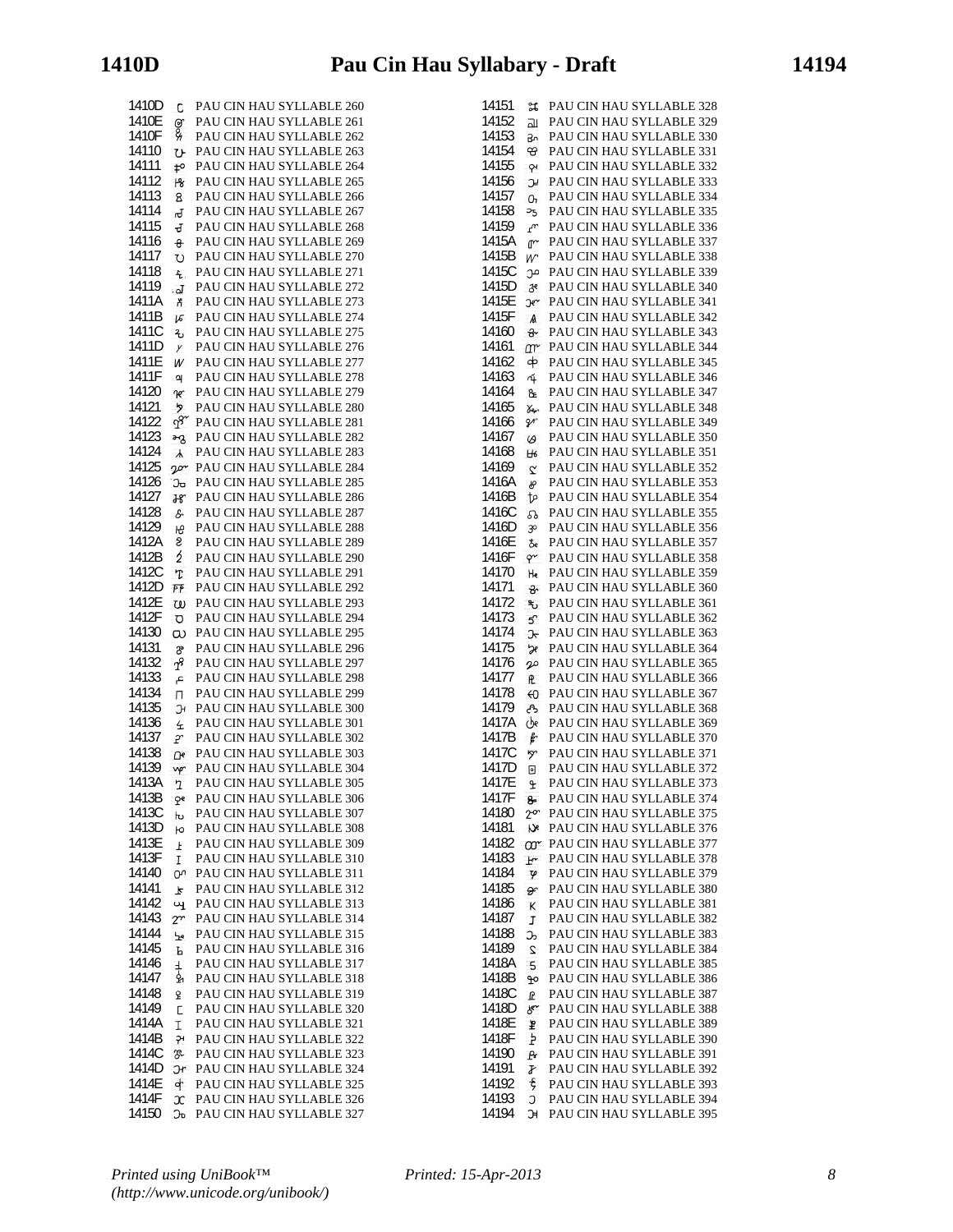14195 **M** PAU CIN HAU SYLLABLE 396 14196 **F** PAU CIN HAU SYLLABLE 397 14197 **a** PAU CIN HAU SYLLABLE 398 14198 **a** PAU CIN HAU SYLLABLE 399 14199 **PAU CIN HAU SYLLABLE 400** 1419A PAU CIN HAU SYLLABLE 401 1419B <sub>9</sub> PAU CIN HAU SYLLABLE 402 1419C PAU CIN HAU SYLLABLE 403 1419D  $\bar{P}$  PAU CIN HAU SYLLABLE 404 1419E **PAU CIN HAU SYLLABLE 405** PAU CIN HAU SYLLABLE 406 141A0 **PER THE CIN HAU STEERBEE** 100 141A1 **B** PAU CIN HAU SYLLABLE 408 141A2 <u>o<sup>o</sup></u> PAU CIN HAU SYLLABLE 409 141A3  $\frac{9}{7}$  PAU CIN HAU SYLLABLE 410 141A4 PAU CIN HAU SYLLABLE 411 141A5 **G** PAU CIN HAU SYLLABLE 412 141A6 PAU CIN HAU SYLLABLE 413 141A7 3e PAU CIN HAU SYLLABLE 414 141A8 <sub>2<sup>o</sup></sup> PAU CIN HAU SYLLABLE 415</sub> 141A9 OF PAU CIN HAU SYLLABLE 416 141AA **PELAU CIN HAU SYLLABLE 417** 141AB **B** PAU CIN HAU SYLLABLE 418 141AC **W** PAU CIN HAU SYLLABLE 419 141AD **PAU CIN HAU SYLLABLE 420** 141AE **PAU CIN HAU SYLLABLE 421** 141AF **L** PAU CIN HAU SYLLABLE 422 141B0 **PAU CIN HAU SYLLABLE 423** 141B1 **E** PAU CIN HAU SYLLABLE 424 141B2 PAU CIN HAU SYLLABLE 425 141B3 <sub>P</sub> PAU CIN HAU SYLLABLE 426 141B4  $\hat{\mathbf{\Sigma}}$  PAU CIN HAU SYLLABLE 427 141B5 **PAU CIN HAU SYLLABLE 428** 141B6  $\sigma$ <sub>2</sub> PAU CIN HAU SYLLABLE 429 141B7 T PAU CIN HAU SYLLABLE 430 141B8 PAU CIN HAU SYLLABLE 431 141B9 **FRU CIN HAU SYLLABLE 432** 141BA  $\tilde{N}$  PAU CIN HAU SYLLABLE 433 141BB **PAU CIN HAU SYLLABLE 434** 141BC  $2^m$  PAU CIN HAU SYLLABLE 435 141BD M PAU CIN HAU SYLLABLE 436 141BE PAU CIN HAU SYLLABLE 437 141BF **PAU CIN HAU SYLLABLE 438** 141C0  $\rightarrow$  PAU CIN HAU SYLLABLE 439 141C1 **PRAU CIN HAU SYLLABLE 440** 141C2 **ug** PAU CIN HAU SYLLABLE 441 141C3 PAU CIN HAU SYLLABLE 442 141C4 **N** PAU CIN HAU SYLLABLE 443 141C5 **PAU CIN HAU SYLLABLE 444** 141C6 Q PAU CIN HAU SYLLABLE 445 141C7 Q PAU CIN HAU SYLLABLE 446 141C8 **M** PAU CIN HAU SYLLABLE 447 141C9 T PAU CIN HAU SYLLABLE 448 141CA & PAU CIN HAU SYLLABLE 449 141CB PAU CIN HAU SYLLABLE 450 141CC **R** PAU CIN HAU SYLLABLE 451 141CD PAU CIN HAU SYLLABLE 452 141CE J PAU CIN HAU SYLLABLE 453 141CF JL PAU CIN HAU SYLLABLE 454 141D0  $\underline{v}$  PAU CIN HAU SYLLABLE 455 141D1 T PAU CIN HAU SYLLABLE 456 141D2  $\leftarrow$  PAU CIN HAU SYLLABLE 457 141D3 **DE** PAU CIN HAU SYLLABLE 458 141D4 **& PAU CIN HAU SYLLABLE 459** 141D5 **R** PAU CIN HAU SYLLABLE 460 141D6 PAU CIN HAU SYLLABLE 461 141D7 **PAU CIN HAU SYLLABLE 462** 141D8 **of** PAU CIN HAU SYLLABLE 463

| 141D9                                     | PAU CIN HAU SYLLABLE 464 |
|-------------------------------------------|--------------------------|
| у<br>141DA                                | PAU CIN HAU SYLLABLE 465 |
| Þ<br>141DB                                |                          |
| g                                         | PAU CIN HAU SYLLABLE 466 |
| 141 <sub>DC</sub><br>J.                   | PAU CIN HAU SYLLABLE 467 |
| 141DD<br>gr                               | PAU CIN HAU SYLLABLE 468 |
| 141DE<br>ヶ                                | PAU CIN HAU SYLLABLE 469 |
| 141DF<br>$\epsilon$                       | PAU CIN HAU SYLLABLE 470 |
| 141E0<br>$\mathbf{\overline{\mathbf{H}}}$ | PAU CIN HAU SYLLABLE 471 |
| 141E1<br>ഹ                                | PAU CIN HAU SYLLABLE 472 |
| 141E2<br>hr                               | PAU CIN HAU SYLLABLE 473 |
| 141E3<br>Ŀ                                | PAU CIN HAU SYLLABLE 474 |
| 141E4<br>Ŧ                                | PAU CIN HAU SYLLABLE 475 |
| 141E5<br>വൃ                               | PAU CIN HAU SYLLABLE 476 |
| 141E6<br>T.                               | PAU CIN HAU SYLLABLE 477 |
| 141E7<br>é                                | PAU CIN HAU SYLLABLE 478 |
| 141E8                                     | PAU CIN HAU SYLLABLE 479 |
| ৵<br>141E9                                | PAU CIN HAU SYLLABLE 480 |
| Э¢<br>141EA                               |                          |
| дъ                                        | PAU CIN HAU SYLLABLE 481 |
| 141EB<br>$\mathbf{P}^{\mathbf{e}}$        | PAU CIN HAU SYLLABLE 482 |
| 141EC<br>$\mathbf{F}$                     | PAU CIN HAU SYLLABLE 483 |
| 141ED<br>s.                               | PAU CIN HAU SYLLABLE 484 |
| 141EE<br>03                               | PAU CIN HAU SYLLABLE 485 |
| 141EF<br>ઝ                                | PAU CIN HAU SYLLABLE 486 |
| 141F0<br>Ф                                | PAU CIN HAU SYLLABLE 487 |
| 141F1<br>$\Theta$                         | PAU CIN HAU SYLLABLE 488 |
| 141F2<br>Эo                               | PAU CIN HAU SYLLABLE 489 |
| 141F3<br>$\mathcal{A}$                    | PAU CIN HAU SYLLABLE 490 |
| 141F4<br>ቅ                                | PAU CIN HAU SYLLABLE 491 |
| 141F5                                     | PAU CIN HAU SYLLABLE 492 |
| $\sim$                                    |                          |
| 141F6<br>18                               | PAU CIN HAU SYLLABLE 493 |
| 141F7<br>r                                | PAU CIN HAU SYLLABLE 494 |
| 141F8<br>٣L                               | PAU CIN HAU SYLLABLE 495 |
| 141F9<br>$\mathsf{A}$                     | PAU CIN HAU SYLLABLE 496 |
| <b>141FA</b><br>нr                        | PAU CIN HAU SYLLABLE 497 |
| ge<br>141FB                               | PAU CIN HAU SYLLABLE 498 |
| 141FC<br>ခုဝ                              | PAU CIN HAU SYLLABLE 499 |
| 141FD<br>8                                | PAU CIN HAU SYLLABLE 500 |
| <b>141FE</b><br>œ                         | PAU CIN HAU SYLLABLE 501 |
| 141FF<br>Эł                               | PAU CIN HAU SYLLABLE 502 |
| 14200<br>M                                | PAU CIN HAU SYLLABLE 503 |
| 14201<br>z                                | PAU CIN HAU SYLLABLE 504 |
| 14202<br>2۴                               | PAU CIN HAU SYLLABLE 505 |
| 14203<br>for                              | PAU CIN HAU SYLLABLE 506 |
| 14204                                     |                          |
| ፐ*                                        | PAU CIN HAU SYLLABLE 507 |
| 14205<br>д                                | PAU CIN HAU SYLLABLE 508 |
| 14206<br>Д                                | PAU CIN HAU SYLLABLE 509 |
| 14207<br>Ð                                | PAU CIN HAU SYLLABLE 510 |
| 14208<br>ما                               | PAU CIN HAU SYLLABLE 511 |
| 14209<br>A                                | PAU CIN HAU SYLLABLE 512 |
| 1420A<br>F                                | PAU CIN HAU SYLLABLE 513 |
| 1420B<br>δ                                | PAU CIN HAU SYLLABLE 514 |
| 1420C<br>p                                | PAU CIN HAU SYLLABLE 515 |
| g.<br>1420D                               | PAU CIN HAU SYLLABLE 516 |
| 1420E<br>Њ                                | PAU CIN HAU SYLLABLE 517 |
| 1420F<br>ð                                | PAU CIN HAU SYLLABLE 518 |
| 14210                                     | PAU CIN HAU SYLLABLE 519 |
| $H_8$                                     |                          |
| 14211<br>Æ                                | PAU CIN HAU SYLLABLE 520 |
| 14212<br>C,                               | PAU CIN HAU SYLLABLE 521 |
| 14213<br>$\overline{\mathbf{3}}$          | PAU CIN HAU SYLLABLE 522 |
| 14214<br>ىل<br>مى                         | PAU CIN HAU SYLLABLE 523 |
| 14215                                     | PAU CIN HAU SYLLABLE 524 |
| 14216<br>D                                | PAU CIN HAU SYLLABLE 525 |
| 14217<br>م                                | PAU CIN HAU SYLLABLE 526 |
| 14218<br>÷,                               | PAU CIN HAU SYLLABLE 527 |
| 14219<br>್ರ                               | PAU CIN HAU SYLLABLE 528 |
| 1421A<br>J¢                               | PAU CIN HAU SYLLABLE 529 |
| 1421B<br>B                                | PAU CIN HAU SYLLABLE 530 |
| 1421C<br>L.                               | PAU CIN HAU SYLLABLE 531 |
|                                           |                          |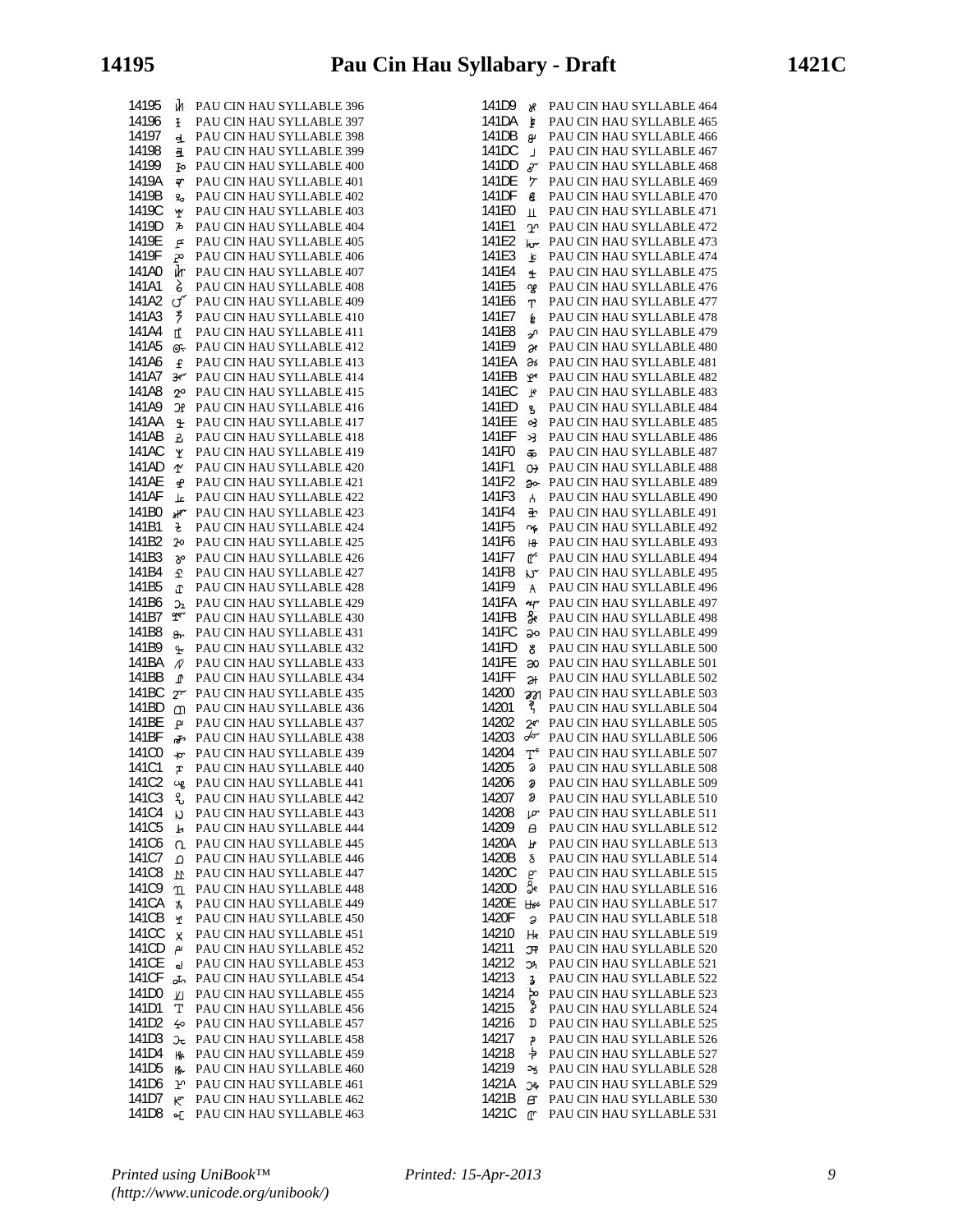| 1421D          | Эł                     | PAU CIN HAU SYLLABLE 532                             |
|----------------|------------------------|------------------------------------------------------|
| 1421E          | ዳ                      | PAU CIN HAU SYLLABLE 533                             |
| 1421F          | ĴΪ                     | PAU CIN HAU SYLLABLE 534                             |
| 14220          | ŝ.                     | PAU CIN HAU SYLLABLE 535                             |
| 14221          | R                      | PAU CIN HAU SYLLABLE 536                             |
| 14222          | ەم                     | PAU CIN HAU SYLLABLE 537                             |
| 14223          | S.                     | PAU CIN HAU SYLLABLE 538                             |
| 14224          | oю                     | PAU CIN HAU SYLLABLE 539                             |
| 14225          | ¥                      | PAU CIN HAU SYLLABLE 540                             |
| 14226          | 21                     | PAU CIN HAU SYLLABLE 541                             |
| 14227          | $Y^{\prime}$           | PAU CIN HAU SYLLABLE 542                             |
| 14228          | b                      | PAU CIN HAU SYLLABLE 543                             |
| 14229          | 2                      | PAU CIN HAU SYLLABLE 544                             |
| 1422A          | ď.                     | PAU CIN HAU SYLLABLE 545                             |
| 1422B          | උ                      | PAU CIN HAU SYLLABLE 546                             |
| 1422C          | Jг                     | PAU CIN HAU SYLLABLE 547                             |
| 1422D          | F                      | PAU CIN HAU SYLLABLE 548                             |
| 1422E          | ة:                     | PAU CIN HAU SYLLABLE 549                             |
| 1422F          | ę                      | PAU CIN HAU SYLLABLE 550                             |
| 14230          | JЪ                     | PAU CIN HAU SYLLABLE 551                             |
| 14231          | 2 <sup>6</sup>         | PAU CIN HAU SYLLABLE 552                             |
| 14232          | $30^{\circ}$           | PAU CIN HAU SYLLABLE 553                             |
| 14233          | 2۴                     | PAU CIN HAU SYLLABLE 554                             |
| 14234          | ū٣                     | PAU CIN HAU SYLLABLE 555                             |
| 14235          | ፚ፟                     | PAU CIN HAU SYLLABLE 556                             |
| 14236          | $\varphi^{\mathsf{c}}$ | PAU CIN HAU SYLLABLE 557                             |
| 14237          | $\mathbf{\hat{O}}$     | PAU CIN HAU SYLLABLE 558                             |
| 14238          | Os-                    | PAU CIN HAU SYLLABLE 559                             |
| 14239          | ৶                      | PAU CIN HAU SYLLABLE 560                             |
| 1423A          | ū٣                     | PAU CIN HAU SYLLABLE 561                             |
| 1423B          | Ψ                      | PAU CIN HAU SYLLABLE 562                             |
| 1423C          | 20                     | PAU CIN HAU SYLLABLE 563                             |
| 1423D          | ě                      | PAU CIN HAU SYLLABLE 564                             |
| 1423E          | റു                     | PAU CIN HAU SYLLABLE 565                             |
| 1423F          | $\overline{\sigma}$    | PAU CIN HAU SYLLABLE 566                             |
| 14240          | ۶p                     | PAU CIN HAU SYLLABLE 567                             |
| 14241          | ಞ                      | PAU CIN HAU SYLLABLE 568                             |
| 14242          | ۴Ρ.                    | PAU CIN HAU SYLLABLE 569                             |
| 14243<br>14244 | β                      | PAU CIN HAU SYLLABLE 570<br>PAU CIN HAU SYLLABLE 571 |
| 14245          | Pr                     | PAU CIN HAU SYLLABLE 572                             |
| 14246          | P.                     | PAU CIN HAU SYLLABLE 573                             |
| 14247          | po<br>$R_{\rm e}$      | PAU CIN HAU SYLLABLE 574                             |
| 14248          | R.                     | PAU CIN HAU SYLLABLE 575                             |
| 14249          | ρе                     | PAU CIN HAU SYLLABLE 576                             |
| 1424A          | ρn                     | PAU CIN HAU SYLLABLE 577                             |
| 1424B          | e                      | PAU CIN HAU SYLLABLE 578                             |
| 1424C          | B.                     | PAU CIN HAU SYLLABLE 579                             |
| 1424D          | 40                     | PAU CIN HAU SYLLABLE 580                             |
| 1424E          | ዀ                      | PAU CIN HAU SYLLABLE 581                             |
| 1424F          | Β.                     | PAU CIN HAU SYLLABLE 582                             |
| 14250          | R                      | PAU CIN HAU SYLLABLE 583                             |
| 14251          | Ŧ                      | PAU CIN HAU SYLLABLE 584                             |
| 14252          | G                      | PAU CIN HAU SYLLABLE 585                             |
| 14253          | วิ                     | PAU CIN HAU SYLLABLE 586                             |
| 14254          | ٦r                     | PAU CIN HAU SYLLABLE 587                             |
| 14255          | ۴                      | PAU CIN HAU SYLLABLE 588                             |
| 14256          | ₽                      | PAU CIN HAU SYLLABLE 589                             |
| 14257          | β                      | PAU CIN HAU SYLLABLE 590                             |
| 14258          | Ы                      | PAU CIN HAU SYLLABLE 591                             |
| 14259          | $\mathbf{H}$           | PAU CIN HAU SYLLABLE 592                             |
| 1425A<br>1425B | Χ<br>γ.                | PAU CIN HAU SYLLABLE 593<br>PAU CIN HAU SYLLABLE 594 |
| 1425C          | $4^{\circ}$            | PAU CIN HAU SYLLABLE 595                             |
| 1425D          | X                      | PAU CIN HAU SYLLABLE 596                             |
| 1425E          | Ye                     | PAU CIN HAU SYLLABLE 597                             |
| 1425F          | 8                      | PAU CIN HAU SYLLABLE 598                             |
| 14260          | ⊁                      | PAU CIN HAU SYLLABLE 599                             |

| 14261 |                            | PAU CIN HAU SYLLABLE 600 |
|-------|----------------------------|--------------------------|
|       | <b>M</b>                   |                          |
| 14262 | V                          | PAU CIN HAU SYLLABLE 601 |
| 14263 | ግ                          | PAU CIN HAU SYLLABLE 602 |
| 14264 | $\mathcal{A}^{\mathbf{c}}$ | PAU CIN HAU SYLLABLE 603 |
| 14265 | ď                          | PAU CIN HAU SYLLABLE 604 |
| 14266 | pr                         | PAU CIN HAU SYLLABLE 605 |
|       |                            |                          |
| 14267 | X                          | PAU CIN HAU SYLLABLE 606 |
| 14268 | ١ď                         | PAU CIN HAU SYLLABLE 607 |
| 14269 | $\gamma$                   | PAU CIN HAU SYLLABLE 608 |
| 1426A | YE                         | PAU CIN HAU SYLLABLE 609 |
| 1426B |                            | PAU CIN HAU SYLLABLE 610 |
| 1426C | 3er                        |                          |
|       | ģ~                         | PAU CIN HAU SYLLABLE 611 |
| 1426D | ¥                          | PAU CIN HAU SYLLABLE 612 |
| 1426E | оr                         | PAU CIN HAU SYLLABLE 613 |
| 1426F | γ                          | PAU CIN HAU SYLLABLE 614 |
| 14270 | y                          | PAU CIN HAU SYLLABLE 615 |
| 14271 |                            |                          |
|       | آھ                         | PAU CIN HAU SYLLABLE 616 |
| 14272 | ೪                          | PAU CIN HAU SYLLABLE 617 |
| 14273 | Х0                         | PAU CIN HAU SYLLABLE 618 |
| 14274 | ്യു                        | PAU CIN HAU SYLLABLE 619 |
| 14275 | 00                         | PAU CIN HAU SYLLABLE 620 |
|       |                            |                          |
| 14276 | $\Theta$                   | PAU CIN HAU SYLLABLE 621 |
| 14277 | Θ∼                         | PAU CIN HAU SYLLABLE 622 |
| 14278 | $\Upsilon$                 | PAU CIN HAU SYLLABLE 623 |
| 14279 | Θſ                         | PAU CIN HAU SYLLABLE 624 |
| 1427A | ðr                         | PAU CIN HAU SYLLABLE 625 |
| 1427B |                            |                          |
|       | ŀ٣                         | PAU CIN HAU SYLLABLE 626 |
| 1427C | 0ł                         | PAU CIN HAU SYLLABLE 627 |
| 1427D | Эe                         | PAU CIN HAU SYLLABLE 628 |
| 1427E | $\chi$                     | PAU CIN HAU SYLLABLE 629 |
| 1427F | ഘ                          | PAU CIN HAU SYLLABLE 630 |
| 14280 |                            |                          |
|       | ଙి                         | PAU CIN HAU SYLLABLE 631 |
| 14281 | ൙                          | PAU CIN HAU SYLLABLE 632 |
| 14282 | ලීද                        | PAU CIN HAU SYLLABLE 633 |
| 14283 | 啠                          | PAU CIN HAU SYLLABLE 634 |
| 14284 | ď۴                         | PAU CIN HAU SYLLABLE 635 |
| 14285 |                            | PAU CIN HAU SYLLABLE 636 |
|       | $\mathscr{G}$              |                          |
| 14286 | $\mathbf{e}$               | PAU CIN HAU SYLLABLE 637 |
| 14287 | $\mathsf{P}$               | PAU CIN HAU SYLLABLE 638 |
| 14288 | Ĥ                          | PAU CIN HAU SYLLABLE 639 |
| 14289 | హ                          | PAU CIN HAU SYLLABLE 640 |
| 1428A |                            | PAU CIN HAU SYLLABLE 641 |
|       | ж۴                         |                          |
| 1428B | နာ                         | PAU CIN HAU SYLLABLE 642 |
| 1428C | କଝ                         | PAU CIN HAU SYLLABLE 643 |
| 1428D | Ή                          | PAU CIN HAU SYLLABLE 644 |
| 1428E | P٩                         | PAU CIN HAU SYLLABLE 645 |
| 1428F |                            | PAU CIN HAU SYLLABLE 646 |
|       | Xe'                        |                          |
| 14290 | ج.                         | PAU CIN HAU SYLLABLE 647 |
| 14291 | $\mathcal{L}$              | PAU CIN HAU SYLLABLE 648 |
| 14292 | $86 -$                     | PAU CIN HAU SYLLABLE 649 |
| 14293 | ᡨ                          | PAU CIN HAU SYLLABLE 650 |
| 14294 | 90.                        | PAU CIN HAU SYLLABLE 651 |
| 14295 |                            | PAU CIN HAU SYLLABLE 652 |
|       | ΡΕ                         |                          |
| 14296 | ခု၀                        | PAU CIN HAU SYLLABLE 653 |
| 14297 | $H^{\sim}$                 | PAU CIN HAU SYLLABLE 654 |
| 14298 | ခုင                        | PAU CIN HAU SYLLABLE 655 |
| 14299 | <b>Opt</b>                 | PAU CIN HAU SYLLABLE 656 |
| 1429A | λm                         | PAU CIN HAU SYLLABLE 657 |
|       |                            |                          |
| 1429B | ခုန                        | PAU CIN HAU SYLLABLE 658 |
| 1429C | 窤                          | PAU CIN HAU SYLLABLE 659 |
| 1429D | $\kappa$                   | PAU CIN HAU SYLLABLE 660 |
| 1429E | Oer                        | PAU CIN HAU SYLLABLE 661 |
| 1429F | O <sup>n</sup>             | PAU CIN HAU SYLLABLE 662 |
| 142A0 |                            |                          |
|       | $\theta$                   | PAU CIN HAU SYLLABLE 663 |
| 142A1 | $Pr^e$                     | PAU CIN HAU SYLLABLE 664 |
| 142A2 | $\Theta^{\rm o}$           | PAU CIN HAU SYLLABLE 665 |
| 142A3 | wμη                        | PAU CIN HAU SYLLABLE 666 |
| 142A4 | 18                         | PAU CIN HAU SYLLABLE 667 |
|       |                            |                          |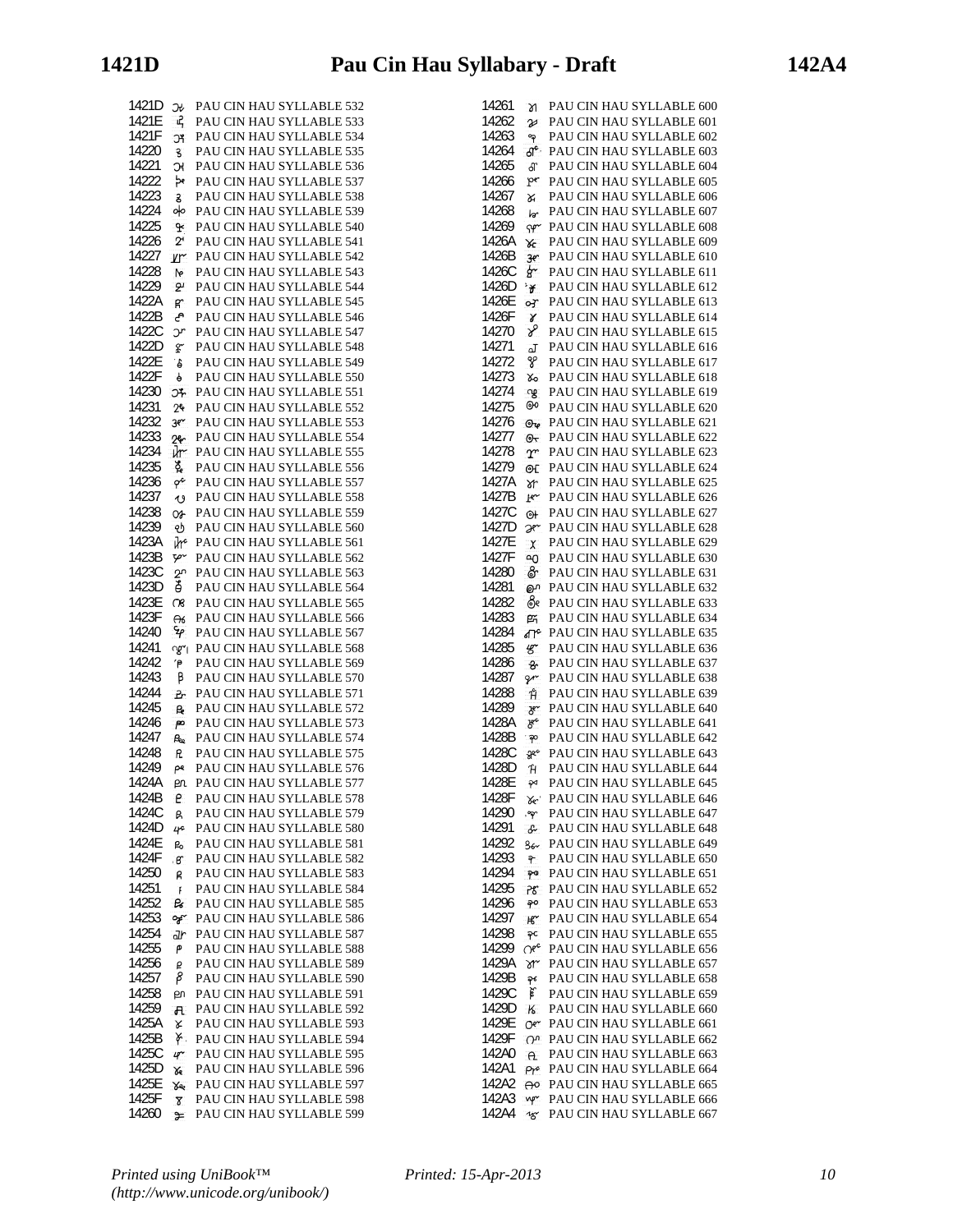142A5 **A PAU CIN HAU SYLLABLE 668** 142A6 **PAU CIN HAU SYLLABLE 669** 142A7 **A PAU CIN HAU SYLLABLE 670** 142A8 **K** PAU CIN HAU SYLLABLE 671 142A9 T PAU CIN HAU SYLLABLE 672 142AA **OP** PAU CIN HAU SYLLABLE 673 142AB **OB** PAU CIN HAU SYLLABLE 674 142AC **P** PAU CIN HAU SYLLABLE 675 142AD **F** PAU CIN HAU SYLLABLE 676 142AE  $\cap$  PAU CIN HAU SYLLABLE 677 142AF  $\infty$  PAU CIN HAU SYLLABLE 678 142B0 Om PAU CIN HAU SYLLABLE 679 142B1 **by** PAU CIN HAU SYLLABLE 680 142B2 <del>P</del><br>142B2 <del>P</del><br>**PAU CIN HAU SYLLABLE 681** 142B3 B PAU CIN HAU SYLLABLE 682 142B4 PAU CIN HAU SYLLABLE 683 142B5  $\vec{s}^e$  PAU CIN HAU SYLLABLE 684 142B6 Fr PAU CIN HAU SYLLABLE 685 142B7 PAU CIN HAU SYLLABLE 686 142B8 PAU CIN HAU SYLLABLE 687 142B9 **PAU CIN HAU SYLLABLE 688** 142BA He PAU CIN HAU SYLLABLE 689 142BB Te<sup>\*</sup> PAU CIN HAU SYLLABLE 690 142BC  $\frac{1}{6}$  PAU CIN HAU SYLLABLE 691 142BD  $\leftrightarrow$  PAU CIN HAU SYLLABLE 692 142BE  $\overline{A}$  PAU CIN HAU SYLLABLE 693 142BF **Do<sup>6</sup> PAU CIN HAU SYLLABLE 694** 142C0 **X**<sub>C</sub> PAU CIN HAU SYLLABLE 695 142C1 PAU CIN HAU SYLLABLE 696 142C2 & PAU CIN HAU SYLLABLE 697 142C3 **V** PAU CIN HAU SYLLABLE 698 142C4 PAU CIN HAU SYLLABLE 699 142C5  $\overline{\mathcal{X}}$  PAU CIN HAU SYLLABLE 700 142C6 **B** PAU CIN HAU SYLLABLE 701 142C7  $\frac{2}{3}$  PAU CIN HAU SYLLABLE 702 142C8  $\rightarrow \infty$  PAU CIN HAU SYLLABLE 703 142C9  $\frac{96}{2}$  PAU CIN HAU SYLLABLE 704 142CA PAU CIN HAU SYLLABLE 705 142CB PAU CIN HAU SYLLABLE 706 142CC <sub>2</sub><sup>e</sup> PAU CIN HAU SYLLABLE 707 142CD **22** PAU CIN HAU SYLLABLE 708 142CE TO PAU CIN HAU SYLLABLE 709 142CF  $\rightarrow$  PAU CIN HAU SYLLABLE 710 142D0 **K**<sub>2</sub> PAU CIN HAU SYLLABLE 711 142D1 **PRU CIN HAU SYLLABLE 712** 142D2 PAU CIN HAU SYLLABLE 713 142D3 PAU CIN HAU SYLLABLE 714 142D4 <sub>2</sub><sup>6</sup> PAU CIN HAU SYLLABLE 715 142D5 BF PAU CIN HAU SYLLABLE 716 142D6  $\overline{?}$  PAU CIN HAU SYLLABLE 717<br>142D7  $\overline{?}$  PAU CIN HAU SYLLABLE 718 142D7 **P** PAU CIN HAU SYLLABLE 718 142D8  $\frac{27}{3}$  PAU CIN HAU SYLLABLE 719 142D8  $\frac{2}{K}$  PAU CIN HAU SYLLABLE 719<br>142D9  $\frac{2}{K}$  PAU CIN HAU SYLLABLE 720 142DA  $\overline{OP}$  PAU CIN HAU SYLLABLE 721 142DB  $\frac{1}{2}$  PAU CIN HAU SYLLABLE 722 142DC Tr PAU CIN HAU SYLLABLE 723 142DD **B** PAU CIN HAU SYLLABLE 724 142DE **P** PAU CIN HAU SYLLABLE 725 142DF PAU CIN HAU SYLLABLE 726 142E0  $\frac{1}{4}$  PAU CIN HAU SYLLABLE 727 142E1 **B** PAU CIN HAU SYLLABLE 728  $142E2$   $p_e$  PAU CIN HAU SYLLABLE 729 142E3 **B**<sub>1</sub> PAU CIN HAU SYLLABLE 730 142E4 **B** PAU CIN HAU SYLLABLE 731 142E5 **PAU CIN HAU SYLLABLE** 732 142E6 **P** PAU CIN HAU SYLLABLE 733 142E7 **B**<sup>e</sup> PAU CIN HAU SYLLABLE 734 142E8 **3** PAU CIN HAU SYLLABLE 735

| 142E9 | B.                 | PAU CIN HAU SYLLABLE 736 |
|-------|--------------------|--------------------------|
| 142EA | ₿                  | PAU CIN HAU SYLLABLE 737 |
|       |                    |                          |
| 142EB | ę,                 | PAU CIN HAU SYLLABLE 738 |
| 142EC | β                  | PAU CIN HAU SYLLABLE 739 |
| 142ED | ዴ                  | PAU CIN HAU SYLLABLE 740 |
| 142EE | Х                  | PAU CIN HAU SYLLABLE 741 |
|       |                    |                          |
| 142EF | M                  | PAU CIN HAU SYLLABLE 742 |
| 142F0 | مه                 | PAU CIN HAU SYLLABLE 743 |
| 142F1 | £                  | PAU CIN HAU SYLLABLE 744 |
| 142F2 | ᢡ                  | PAU CIN HAU SYLLABLE 745 |
|       |                    |                          |
| 142F3 | S.                 | PAU CIN HAU SYLLABLE 746 |
| 142F4 | ĥ.                 | PAU CIN HAU SYLLABLE 747 |
| 142F5 | Sn.                | PAU CIN HAU SYLLABLE 748 |
| 142F6 | ٩                  | PAU CIN HAU SYLLABLE 749 |
| 142F7 |                    |                          |
|       | £                  | PAU CIN HAU SYLLABLE 750 |
| 142F8 | ٩o                 | PAU CIN HAU SYLLABLE 751 |
| 142F9 | ۰ç                 | PAU CIN HAU SYLLABLE 752 |
| 142FA | ₹                  | PAU CIN HAU SYLLABLE 753 |
| 142FB |                    | PAU CIN HAU SYLLABLE 754 |
|       | £                  |                          |
| 142FC | 9                  | PAU CIN HAU SYLLABLE 755 |
| 142FD | g                  | PAU CIN HAU SYLLABLE 756 |
| 142FE | ٩n                 | PAU CIN HAU SYLLABLE 757 |
| 142FF | ഏ¢                 | PAU CIN HAU SYLLABLE 758 |
|       |                    |                          |
| 14300 | <u>ኇ</u>           | PAU CIN HAU SYLLABLE 759 |
| 14301 | 5                  | PAU CIN HAU SYLLABLE 760 |
| 14302 | ю                  | PAU CIN HAU SYLLABLE 761 |
| 14303 | ક્રિ               | PAU CIN HAU SYLLABLE 762 |
|       |                    |                          |
| 14304 | နြဝ                | PAU CIN HAU SYLLABLE 763 |
| 14305 | ઉત્                | PAU CIN HAU SYLLABLE 764 |
| 14306 | சீ                 | PAU CIN HAU SYLLABLE 765 |
| 14307 | နိ                 | PAU CIN HAU SYLLABLE 766 |
| 14308 |                    |                          |
|       | ſ۲                 | PAU CIN HAU SYLLABLE 767 |
| 14309 | 5                  | PAU CIN HAU SYLLABLE 768 |
| 1430A | æ                  | PAU CIN HAU SYLLABLE 769 |
| 1430B | R                  | PAU CIN HAU SYLLABLE 770 |
| 1430C | 5                  | PAU CIN HAU SYLLABLE 771 |
|       |                    |                          |
| 1430D | g                  | PAU CIN HAU SYLLABLE 772 |
| 1430E | ξ                  | PAU CIN HAU SYLLABLE 773 |
| 1430F | g                  | PAU CIN HAU SYLLABLE 774 |
| 14310 | Blo∼               | PAU CIN HAU SYLLABLE 775 |
|       |                    |                          |
| 14311 | ge.                | PAU CIN HAU SYLLABLE 776 |
| 14312 | T                  | PAU CIN HAU SYLLABLE 777 |
| 14313 | 7                  | PAU CIN HAU SYLLABLE 778 |
| 14314 | ŗ                  | PAU CIN HAU SYLLABLE 779 |
|       |                    |                          |
| 14315 | 96                 | PAU CIN HAU SYLLABLE 780 |
| 14316 | 90                 | PAU CIN HAU SYLLABLE 781 |
| 14317 | $\Theta$ e         | PAU CIN HAU SYLLABLE 782 |
| 14318 | O۴                 | PAU CIN HAU SYLLABLE 783 |
| 14319 | Æ۴                 | PAU CIN HAU SYLLABLE 784 |
|       |                    |                          |
| 1431A | ᇠ                  | PAU CIN HAU SYLLABLE 785 |
| 1431B | dk                 | PAU CIN HAU SYLLABLE 786 |
| 1431C | ge                 | PAU CIN HAU SYLLABLE 787 |
| 1431D | Dе                 | PAU CIN HAU SYLLABLE 788 |
| 1431E | þФ                 | PAU CIN HAU SYLLABLE 789 |
|       |                    |                          |
| 1431F | $\sqrt{6}$         | PAU CIN HAU SYLLABLE 790 |
| 14320 | مله                | PAU CIN HAU SYLLABLE 791 |
| 14321 | q,                 | PAU CIN HAU SYLLABLE 792 |
| 14322 |                    | PAU CIN HAU SYLLABLE 793 |
|       | $\mathbf{r}$       |                          |
| 14323 | $\mathbf{P}_{\!1}$ | PAU CIN HAU SYLLABLE 794 |
| 14324 | $\mathcal{N}$      | PAU CIN HAU SYLLABLE 795 |
| 14325 | $Q$ e              | PAU CIN HAU SYLLABLE 796 |
| 14326 | \$                 | PAU CIN HAU SYLLABLE 797 |
|       |                    |                          |
| 14327 | $R^e$              | PAU CIN HAU SYLLABLE 798 |
| 14328 | ę                  | PAU CIN HAU SYLLABLE 799 |
| 14329 | Dе                 | PAU CIN HAU SYLLABLE 800 |
| 1432A | ᠊ᢅ                 | PAU CIN HAU SYLLABLE 801 |
| 1432B |                    | PAU CIN HAU SYLLABLE 802 |
|       | ᢃ᠊                 |                          |
| 1432C | $P^{\circ}$        | PAU CIN HAU SYLLABLE 803 |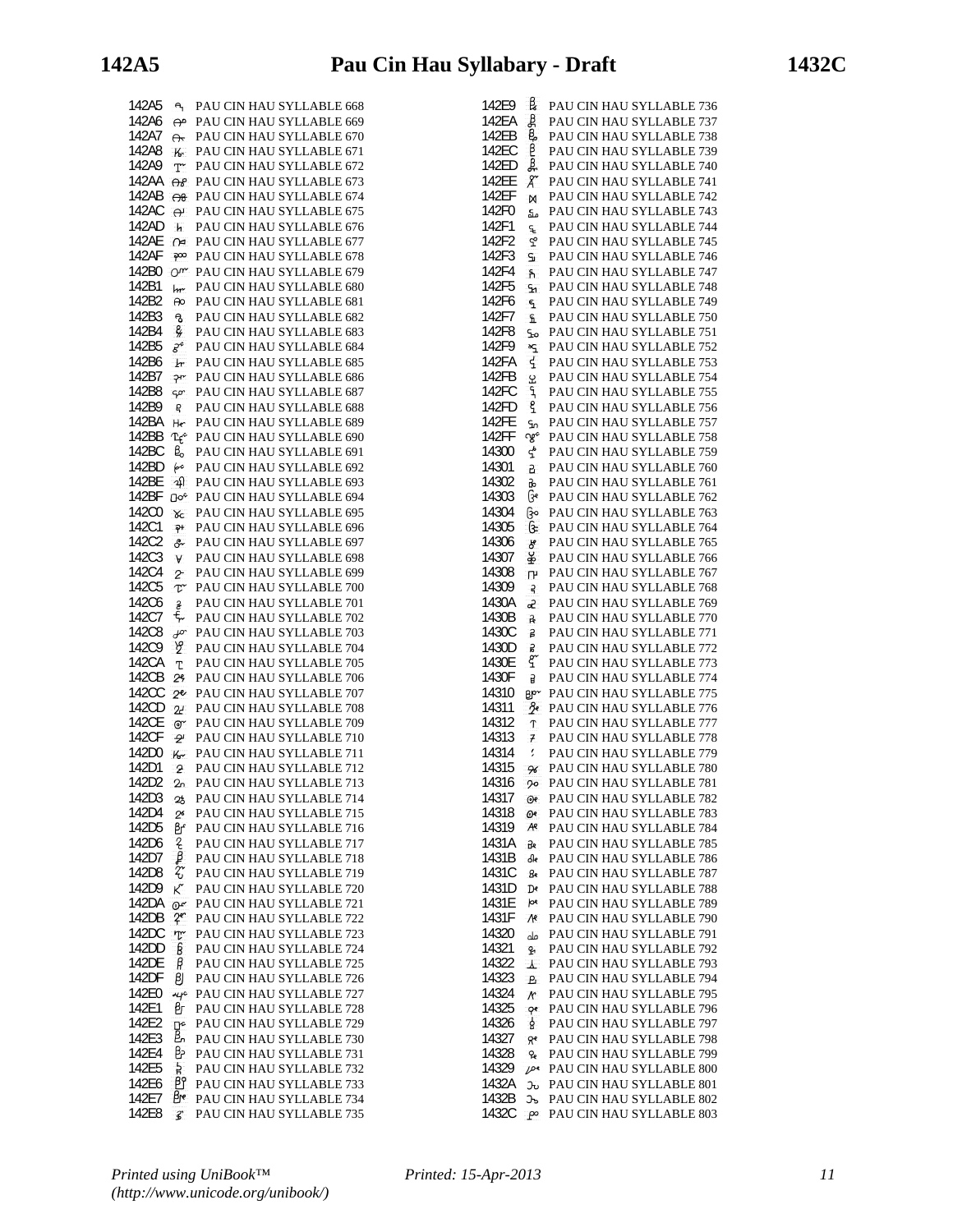| 1432D | ង្គ                     | PAU CIN HAU SYLLABLE 804 |
|-------|-------------------------|--------------------------|
| 1432E | à                       | PAU CIN HAU SYLLABLE 805 |
| 1432F |                         | PAU CIN HAU SYLLABLE 806 |
| 14330 | O<br>ېم                 | PAU CIN HAU SYLLABLE 807 |
| 14331 |                         | PAU CIN HAU SYLLABLE 808 |
| 14332 | r                       | PAU CIN HAU SYLLABLE 809 |
| 14333 | اما                     | PAU CIN HAU SYLLABLE 810 |
|       | ЭE                      |                          |
| 14334 | ᠧ                       | PAU CIN HAU SYLLABLE 811 |
| 14335 | Alp                     | PAU CIN HAU SYLLABLE 812 |
| 14336 | Þ.                      | PAU CIN HAU SYLLABLE 813 |
| 14337 | ್ರ                      | PAU CIN HAU SYLLABLE 814 |
| 14338 | ᡃᠣ                      | PAU CIN HAU SYLLABLE 815 |
| 14339 | ኔ                       | PAU CIN HAU SYLLABLE 816 |
| 1433A | ⊕≏                      | PAU CIN HAU SYLLABLE 817 |
| 1433B | Ÿ                       | PAU CIN HAU SYLLABLE 818 |
| 1433C | £                       | PAU CIN HAU SYLLABLE 819 |
| 1433D | h                       | PAU CIN HAU SYLLABLE 820 |
| 1433E | þ                       | PAU CIN HAU SYLLABLE 821 |
| 1433F | $\mathbf{F}$            | PAU CIN HAU SYLLABLE 822 |
| 14340 | æ                       | PAU CIN HAU SYLLABLE 823 |
| 14341 | Ъ                       | PAU CIN HAU SYLLABLE 824 |
| 14342 | O                       | PAU CIN HAU SYLLABLE 825 |
| 14343 | $\mathbf{F}$            | PAU CIN HAU SYLLABLE 826 |
| 14344 | $\overline{\mathbf{b}}$ | PAU CIN HAU SYLLABLE 827 |
| 14345 | K                       | PAU CIN HAU SYLLABLE 828 |
| 14346 | مل                      | PAU CIN HAU SYLLABLE 829 |
| 14347 | ą۴                      | PAU CIN HAU SYLLABLE 830 |
| 14348 | ę                       | PAU CIN HAU SYLLABLE 831 |
| 14349 | $\mathsf{z}$            | PAU CIN HAU SYLLABLE 832 |
| 1434A | ↣                       | PAU CIN HAU SYLLABLE 833 |
| 1434B | Ř                       | PAU CIN HAU SYLLABLE 834 |
| 1434C | ၅                       | PAU CIN HAU SYLLABLE 835 |
| 1434D |                         | PAU CIN HAU SYLLABLE 836 |
| 1434E | q                       | PAU CIN HAU SYLLABLE 837 |
| 1434F | Эć                      |                          |
|       | $\boldsymbol{\pi}$      | PAU CIN HAU SYLLABLE 838 |
| 14350 | Ax                      | PAU CIN HAU SYLLABLE 839 |
| 14351 | ക                       | PAU CIN HAU SYLLABLE 840 |
| 14352 | Эю                      | PAU CIN HAU SYLLABLE 841 |
| 14353 | န                       | PAU CIN HAU SYLLABLE 842 |
| 14354 | ቶ                       | PAU CIN HAU SYLLABLE 843 |
| 14355 | $\alpha$                | PAU CIN HAU SYLLABLE 844 |
| 14356 | ௴                       | PAU CIN HAU SYLLABLE 845 |
| 14357 | ഹ                       | PAU CIN HAU SYLLABLE 846 |
| 14358 | $\mathcal{N}$           | PAU CIN HAU SYLLABLE 847 |
| 14359 | J                       | PAU CIN HAU SYLLABLE 848 |
| 1435A | ЭH                      | PAU CIN HAU SYLLABLE 849 |
| 1435B | ı                       | PAU CIN HAU SYLLABLE 850 |
| 1435C | Œ۰                      | PAU CIN HAU SYLLABLE 851 |
| 1435D | ጊና                      | PAU CIN HAU SYLLABLE 852 |
| 1435E | ၣ၀                      | PAU CIN HAU SYLLABLE 853 |
| 1435F | ىم                      | PAU CIN HAU SYLLABLE 854 |
| 14360 | ጜ                       | PAU CIN HAU SYLLABLE 855 |
| 14361 | Э0                      | PAU CIN HAU SYLLABLE 856 |
| 14362 | ١                       | PAU CIN HAU SYLLABLE 857 |
| 14363 | ቆ                       | PAU CIN HAU SYLLABLE 858 |
| 14364 | P٠                      | PAU CIN HAU SYLLABLE 859 |
| 14365 | S                       | PAU CIN HAU SYLLABLE 860 |
| 14366 | <b>a</b>                | PAU CIN HAU SYLLABLE 861 |
| 14367 | h                       | PAU CIN HAU SYLLABLE 862 |
| 14368 | He                      | PAU CIN HAU SYLLABLE 863 |
| 14369 | 50                      | PAU CIN HAU SYLLABLE 864 |
| 1436A | 5 <sub>5</sub>          | PAU CIN HAU SYLLABLE 865 |
| 1436B | ο€                      | PAU CIN HAU SYLLABLE 866 |
| 1436C | သေ                      | PAU CIN HAU SYLLABLE 867 |
| 1436D | Эю                      | PAU CIN HAU SYLLABLE 868 |
| 1436E | ee                      | PAU CIN HAU SYLLABLE 869 |
| 1436F | Эe                      | PAU CIN HAU SYLLABLE 870 |
| 14370 | ఎం                      | PAU CIN HAU SYLLABLE 871 |
|       |                         |                          |

| 14371 | ეი                                | PAU CIN HAU SYLLABLE 872 |
|-------|-----------------------------------|--------------------------|
| 14372 | പ്പ                               | PAU CIN HAU SYLLABLE 873 |
| 14373 |                                   |                          |
|       | Б                                 | PAU CIN HAU SYLLABLE 874 |
| 14374 | £.                                | PAU CIN HAU SYLLABLE 875 |
| 14375 | æ                                 | PAU CIN HAU SYLLABLE 876 |
| 14376 |                                   |                          |
|       | U                                 | PAU CIN HAU SYLLABLE 877 |
| 14377 | ኇ                                 | PAU CIN HAU SYLLABLE 878 |
| 14378 | æ                                 | PAU CIN HAU SYLLABLE 879 |
|       |                                   |                          |
| 14379 | Jρ                                | PAU CIN HAU SYLLABLE 880 |
| 1437A | ኈ                                 | PAU CIN HAU SYLLABLE 881 |
| 1437B | 40                                | PAU CIN HAU SYLLABLE 882 |
|       |                                   |                          |
| 1437C | ge                                | PAU CIN HAU SYLLABLE 883 |
| 1437D | مع                                | PAU CIN HAU SYLLABLE 884 |
| 1437E |                                   | PAU CIN HAU SYLLABLE 885 |
|       | Ŷ۴                                |                          |
| 1437F | b)                                | PAU CIN HAU SYLLABLE 886 |
| 14380 | R                                 | PAU CIN HAU SYLLABLE 887 |
| 14381 | O(E)                              | PAU CIN HAU SYLLABLE 888 |
|       |                                   |                          |
| 14382 | К                                 | PAU CIN HAU SYLLABLE 889 |
| 14383 | hν                                | PAU CIN HAU SYLLABLE 890 |
| 14384 | Ϊh                                | PAU CIN HAU SYLLABLE 891 |
| 14385 | W                                 | PAU CIN HAU SYLLABLE 892 |
|       |                                   |                          |
| 14386 | م                                 | PAU CIN HAU SYLLABLE 893 |
| 14387 | مو                                | PAU CIN HAU SYLLABLE 894 |
| 14388 | 56                                | PAU CIN HAU SYLLABLE 895 |
| 14389 |                                   |                          |
|       | Э£                                | PAU CIN HAU SYLLABLE 896 |
| 1438A | Ε                                 | PAU CIN HAU SYLLABLE 897 |
| 1438B | 5H                                | PAU CIN HAU SYLLABLE 898 |
| 1438C | P,                                | PAU CIN HAU SYLLABLE 899 |
|       |                                   |                          |
| 1438D | ᠬ                                 | PAU CIN HAU SYLLABLE 900 |
| 1438E | 4                                 | PAU CIN HAU SYLLABLE 901 |
| 1438F | 80                                | PAU CIN HAU SYLLABLE 902 |
| 14390 |                                   | PAU CIN HAU SYLLABLE 903 |
|       | H                                 |                          |
| 14391 | $\Omega$                          | PAU CIN HAU SYLLABLE 904 |
| 14392 |                                   | PAU CIN HAU SYLLABLE 905 |
| 14393 | $\overleftrightarrow{\mathbf{e}}$ | PAU CIN HAU SYLLABLE 906 |
| 14394 |                                   |                          |
|       | m                                 | PAU CIN HAU SYLLABLE 907 |
| 14395 | $\overline{r}$                    | PAU CIN HAU SYLLABLE 908 |
| 14396 | Эŷ                                | PAU CIN HAU SYLLABLE 909 |
| 14397 | ኧ                                 | PAU CIN HAU SYLLABLE 910 |
|       |                                   |                          |
| 14398 | -0                                | PAU CIN HAU SYLLABLE 911 |
| 14399 | ഗ                                 | PAU CIN HAU SYLLABLE 912 |
| 1439A | <b>ـه</b>                         | PAU CIN HAU SYLLABLE 913 |
| 1439B |                                   | PAU CIN HAU SYLLABLE 914 |
|       | 29                                |                          |
| 1439C | $\star$                           | PAU CIN HAU SYLLABLE 915 |
| 1439D | ৯৽                                | PAU CIN HAU SYLLABLE 916 |
| 1439E | 4е                                | PAU CIN HAU SYLLABLE 917 |
| 1439F |                                   |                          |
|       | ۹                                 | PAU CIN HAU SYLLABLE 918 |
| 143A0 | æ.                                | PAU CIN HAU SYLLABLE 919 |
| 143A1 | ₽.                                | PAU CIN HAU SYLLABLE 920 |
| 143A2 | $+$                               | PAU CIN HAU SYLLABLE 921 |
| 143A3 |                                   | PAU CIN HAU SYLLABLE 922 |
|       | -Se                               |                          |
| 143A4 | đ                                 | PAU CIN HAU SYLLABLE 923 |
| 143A5 | ೧ಾ                                | PAU CIN HAU SYLLABLE 924 |
| 143A6 | $\Omega$                          | PAU CIN HAU SYLLABLE 925 |
|       |                                   |                          |
| 143A7 | $\omega$                          | PAU CIN HAU SYLLABLE 926 |
| 143A8 | $p$ e                             | PAU CIN HAU SYLLABLE 927 |
| 143A9 | Oe                                | PAU CIN HAU SYLLABLE 928 |
| 143AA | æ                                 | PAU CIN HAU SYLLABLE 929 |
| 143AB |                                   |                          |
|       | $\lambda$                         | PAU CIN HAU SYLLABLE 930 |
| 143AC | $\Omega$                          | PAU CIN HAU SYLLABLE 931 |
| 143AD | $\mathbf{r}$                      | PAU CIN HAU SYLLABLE 932 |
| 143AE | $\mathbf{z}$                      | PAU CIN HAU SYLLABLE 933 |
| 143AF |                                   |                          |
|       | $\mathbf{e}$                      | PAU CIN HAU SYLLABLE 934 |
| 143B0 | $F^{\prime}$                      | PAU CIN HAU SYLLABLE 935 |
| 143B1 | 56                                | PAU CIN HAU SYLLABLE 936 |
| 143B2 | $\alpha$                          | PAU CIN HAU SYLLABLE 937 |
| 143B3 | <b>pe</b>                         | PAU CIN HAU SYLLABLE 938 |
| 143B4 | $\beta^{\epsilon}$                |                          |
|       |                                   | PAU CIN HAU SYLLABLE 939 |